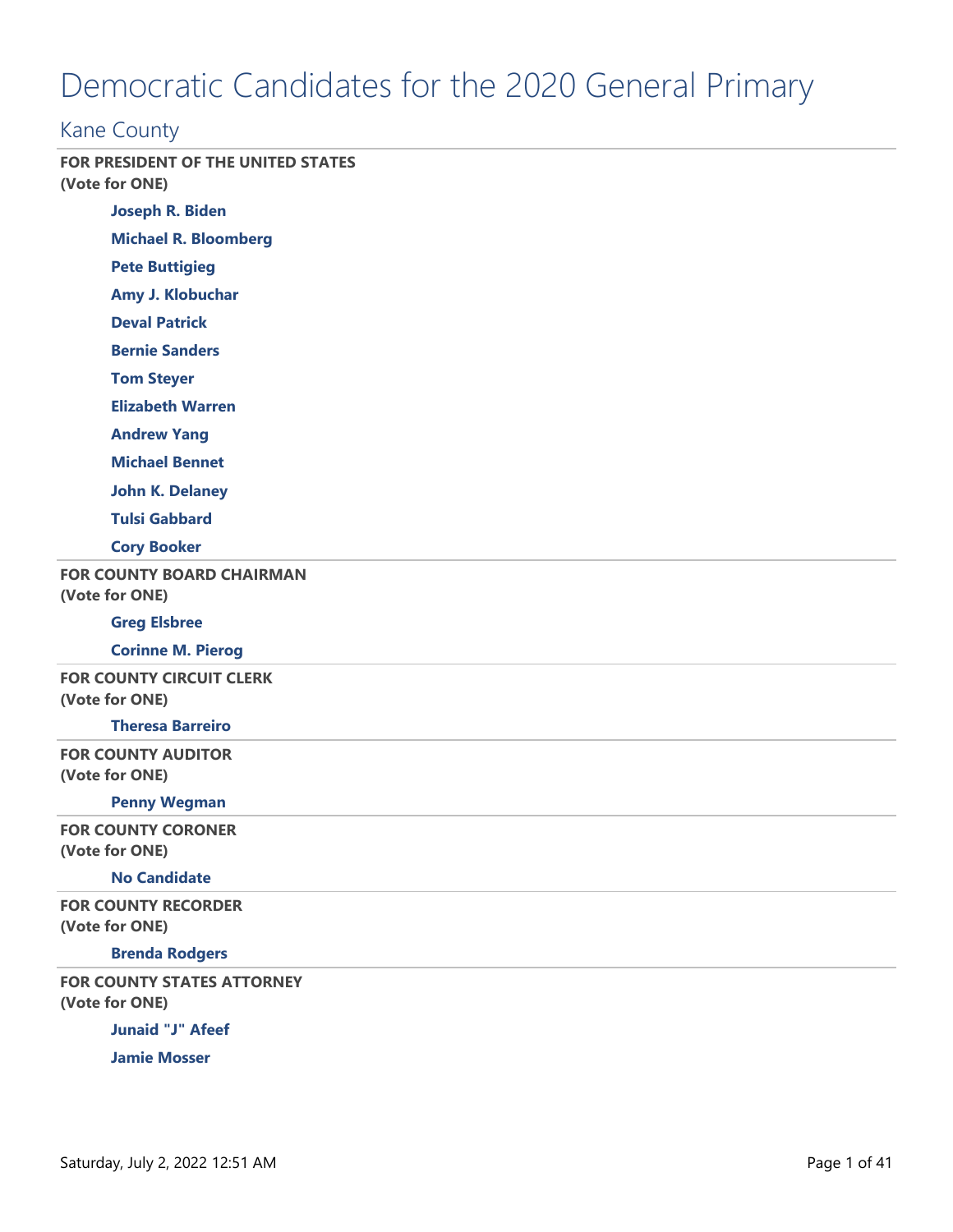# Cong Dist 6

### **FOR THE 6TH CONGRESSIONAL DISTRICT REPRESENTATIVE IN CONGRESS (Vote for ONE)**

### **Sean Casten**

# Cong Dist 8

### **FOR THE 8TH CONGRESSIONAL DISTRICT REPRESENTATIVE IN CONGRESS (Vote for ONE)**

**Raja Krishnamoorthi**

**William Olson**

**Inam Hussain**

# Cong Dist 11

### **FOR THE 11TH CONGRESSIONAL DISTRICT REPRESENTATIVE IN CONGRESS (Vote for ONE)**

### **Bill Foster**

**Rachel Ventura**

# Cong Dist 14

**FOR THE 14TH CONGRESSIONAL DISTRICT REPRESENTATIVE IN CONGRESS (Vote for ONE)**

### **Lauren Underwood**

# Senate Dist 22

**FOR STATE SENATOR 22ND LEGISLATIVE DISTRICT (Vote for ONE)**

### **Cristina Castro**

**Rae Yawer**

### Senate Dist 25

**FOR STATE SENATOR 25TH LEGISLATIVE DISTRICT (Vote for ONE)**

### **Karina Villa**

# Rep Dist 43

**FOR THE 43RD REPRESENTATIVE DISTRICT IN THE GENERAL ASSEMBLY (Vote for ONE)**

### **Anna Moeller**

## Rep Dist 49

### **FOR THE 49TH REPRESENTATIVE DISTRICT IN THE GENERAL ASSEMBLY (Vote for ONE)**

#### **Maura Hirschauer**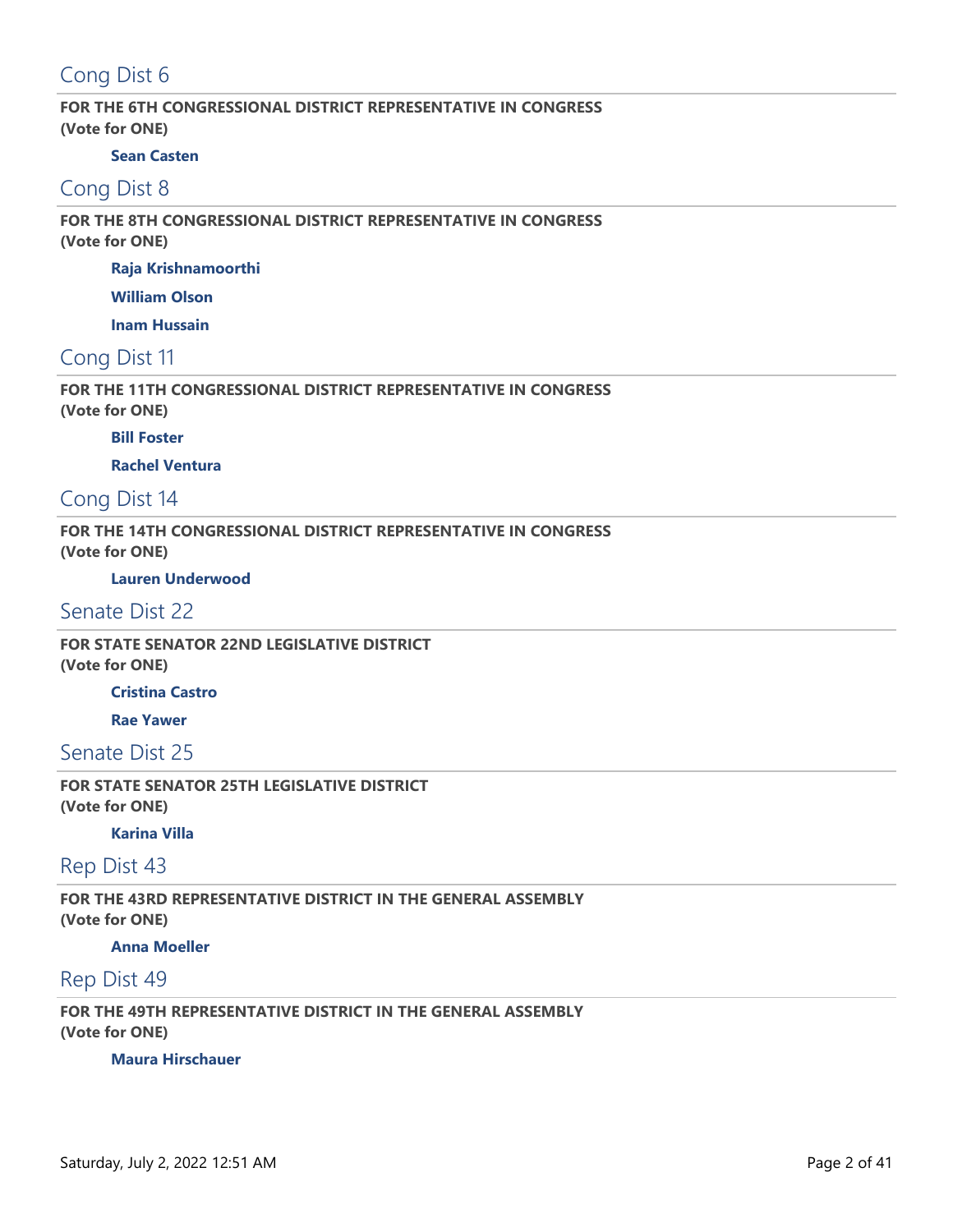# Rep Dist 50

**FOR THE 50TH REPRESENTATIVE DISTRICT IN THE GENERAL ASSEMBLY (Vote for ONE)**

#### **No Candidate**

### Rep Dist 52

**FOR THE 52ND REPRESENTATIVE DISTRICT IN THE GENERAL ASSEMBLY (Vote for ONE)**

### **No Candidate**

## Rep Dist 65

**FOR THE 65TH REPRESENTATIVE DISTRICT IN THE GENERAL ASSEMBLY (Vote for ONE)**

**Mohammad "Mo" Iqbal**

**Martha Paschke**

# Rep Dist 66

**FOR THE 66TH REPRESENTATIVE DISTRICT IN THE GENERAL ASSEMBLY (Vote for ONE)**

### **Jim Malone**

**Suzanne M Ness**

### Rep Dist 70

**FOR THE 70TH REPRESENTATIVE DISTRICT IN THE GENERAL ASSEMBLY (Vote for ONE)**

### **Paul Stoddard**

Rep Dist 83

**FOR THE 83RD REPRESENTATIVE DISTRICT IN THE GENERAL ASSEMBLY (Vote for ONE)**

#### **Barbara Hernandez**

**Juan Thomas**

### Rep Dist 84

**FOR THE 84TH REPRESENTATIVE DISTRICT IN THE GENERAL ASSEMBLY (Vote for ONE)**

**Stephanie A. Kifowit**

# Cnty Bd Dist 2

**FOR MEMBER OF THE COUNTY BOARD DISTRICT 2 (Vote for ONE)**

**Dale Berman**

**Richard R. Leonard**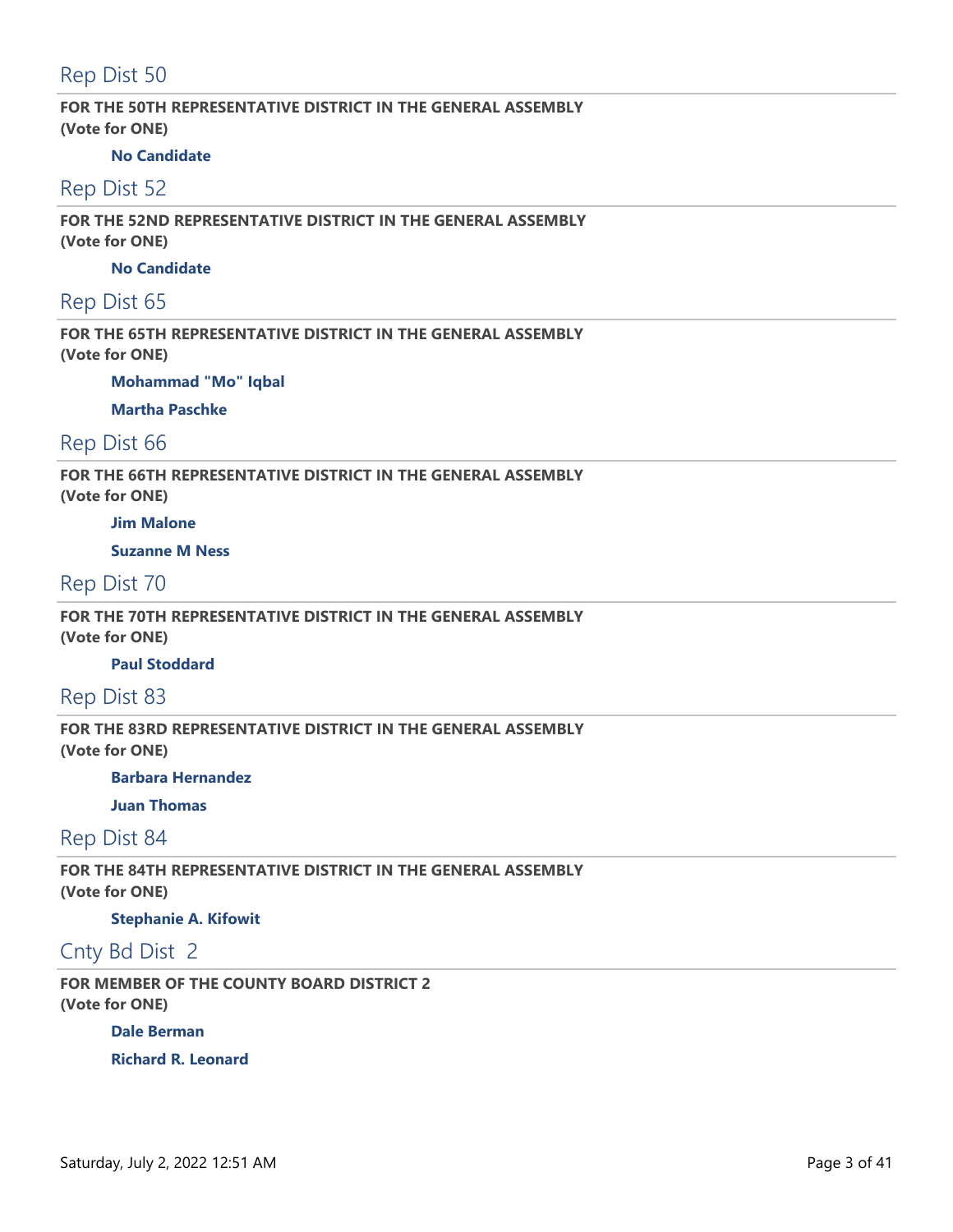# Cnty Bd Dist 4

### **FOR MEMBER OF THE COUNTY BOARD DISTRICT 4 (Vote for ONE)**

**Angela Clay Thomas**

**Nicholas C. Guillermo**

**Mavis Bates**

Cnty Bd Dist 6

**FOR MEMBER OF THE COUNTY BOARD DISTRICT 6 (Vote for ONE)**

**Ron Ford**

**Matt Hanson**

Cnty Bd Dist 8

**FOR MEMBER OF THE COUNTY BOARD DISTRICT 8 (Vote for ONE)**

**Michelle Gumz**

Cnty Bd Dist 10

**FOR MEMBER OF THE COUNTY BOARD DISTRICT 10 (Vote for ONE)**

**Mary Kay Crantz**

Cnty Bd Dist 12

**FOR MEMBER OF THE COUNTY BOARD DISTRICT 12 (Vote for ONE)**

**Ruth Kuzmanic**

Cnty Bd Dist 14

**FOR MEMBER OF THE COUNTY BOARD DISTRICT 14 (Vote for ONE)**

**William K. Bachman**

# Cnty Bd Dist 16

**FOR MEMBER OF THE COUNTY BOARD DISTRICT 16 (Vote for ONE)**

**Megan Larson**

# Cnty Bd Dist 18

**FOR MEMBER OF THE COUNTY BOARD DISTRICT 18 (Vote for ONE)**

**Sandy Kaczmarski**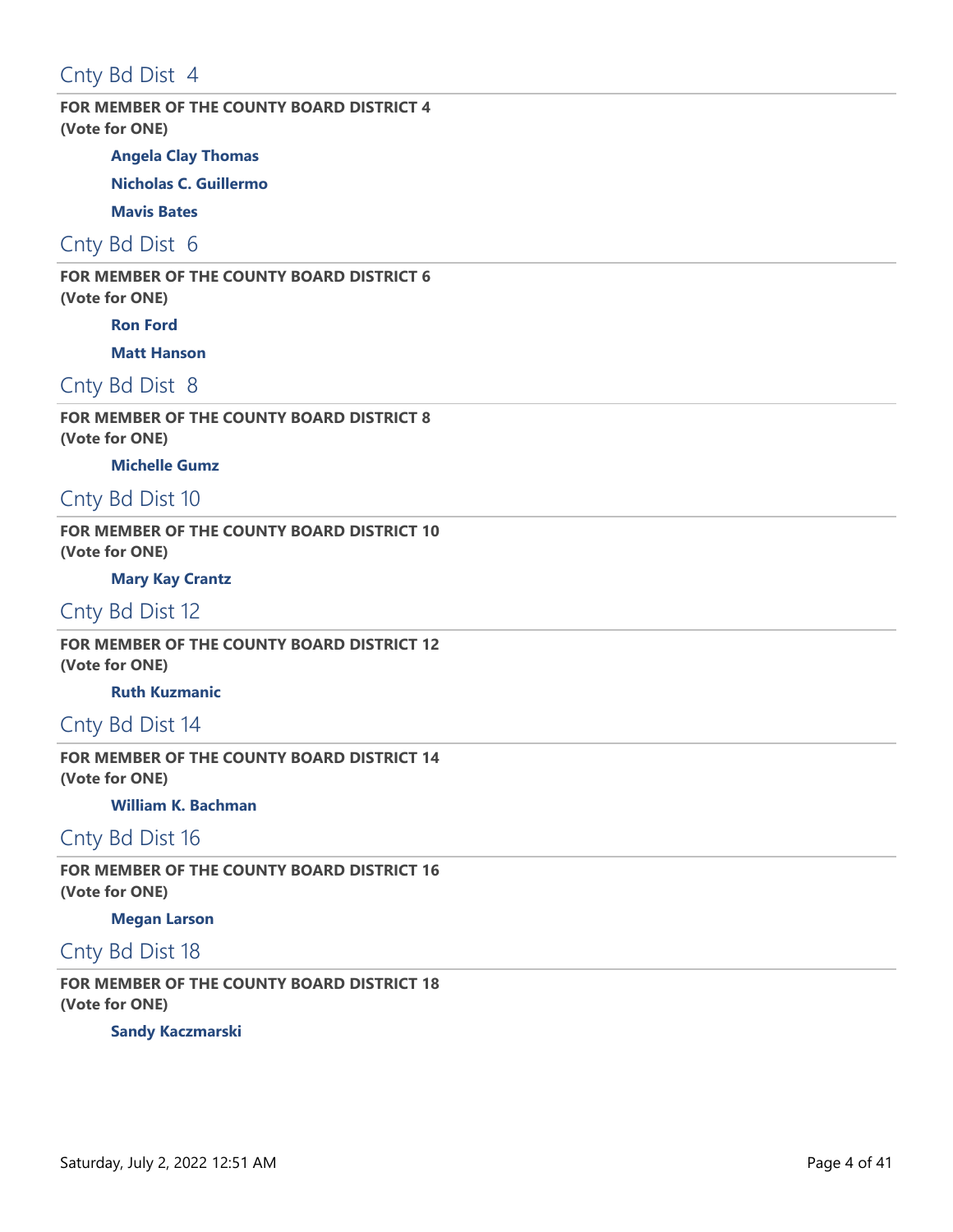# Cnty Bd Dist 20

**FOR MEMBER OF THE COUNTY BOARD DISTRICT 20 (Vote for ONE)**

### **Cherryl Fritz Strathmann**

# Cnty Bd Dist 22

**FOR MEMBER OF THE COUNTY BOARD DISTRICT 22 (Vote for ONE)**

**Randy Hopp**

**Verner (Vern) Tepe**

# Cnty Bd Dist 24

**FOR MEMBER OF THE COUNTY BOARD DISTRICT 24 (Vote for ONE)**

**Jarett Sanchez**

# US Senate

**FOR UNITED STATES SENATOR (Vote for ONE)**

**Richard J. Durbin**

### 16th Jud Circuit

**FOR JUDGE OF THE CIRCUIT COURT 16th JUDICIAL CIRCUIT (Vote for ONE)**

**Brittany Michelle Pedersen**

**FOR JUDGE OF THE CIRCUIT COURT 16th JUDICIAL CIRCUIT (Vote for ONE)**

**Brittany Michelle Pedersen**

# 16th Jud Subcir 3

**FOR JUDGE OF THE CIRCUIT COURT 16th JUDICIAL CIRCUIT 3rd SUBCIRCUIT (Vote for ONE)**

### **No Candidate**

# Aurora 1 Precinct Committeeperson

**FOR PRECINCT COMMITTEEPERSON, Aurora 1 (Vote for ONE)**

**No Candidate**

# Aurora 2 Precinct Committeeperson

**FOR PRECINCT COMMITTEEPERSON, Aurora 2 (Vote for ONE)**

**Anne Craig**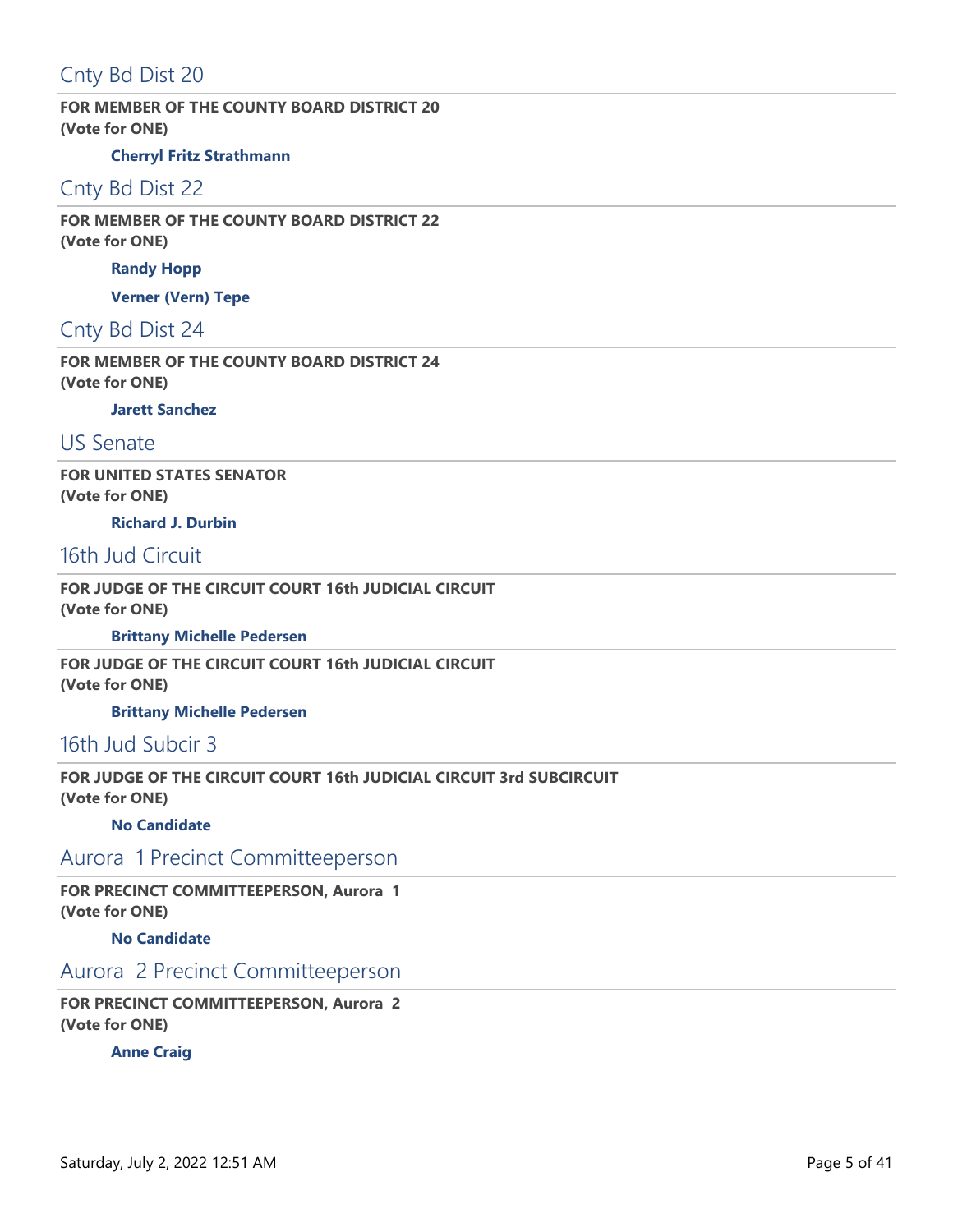# Aurora 3 Precinct Committeeperson

### **FOR PRECINCT COMMITTEEPERSON, Aurora 3 (Vote for ONE)**

#### **No Candidate**

### Aurora 4 Precinct Committeeperson

**FOR PRECINCT COMMITTEEPERSON, Aurora 4 (Vote for ONE)**

### **No Candidate**

### Aurora 5 Precinct Committeeperson

**FOR PRECINCT COMMITTEEPERSON, Aurora 5 (Vote for ONE)**

#### **No Candidate**

# Aurora 6 Precinct Committeeperson

### **FOR PRECINCT COMMITTEEPERSON, Aurora 6 (Vote for ONE)**

#### **Rigo Mendez**

### Aurora 7 Precinct Committeeperson

### **FOR PRECINCT COMMITTEEPERSON, Aurora 7 (Vote for ONE)**

#### **Gerald Jones**

### Aurora 8 Precinct Committeeperson

**FOR PRECINCT COMMITTEEPERSON, Aurora 8 (Vote for ONE)**

#### **No Candidate**

# Aurora 9 Precinct Committeeperson

**FOR PRECINCT COMMITTEEPERSON, Aurora 9 (Vote for ONE)**

#### **Iesha Saxon**

## Aurora 10 Precinct Committeeperson

**FOR PRECINCT COMMITTEEPERSON, Aurora 10 (Vote for ONE)**

**No Candidate**

### Aurora 11 Precinct Committeeperson

**FOR PRECINCT COMMITTEEPERSON, Aurora 11 (Vote for ONE)**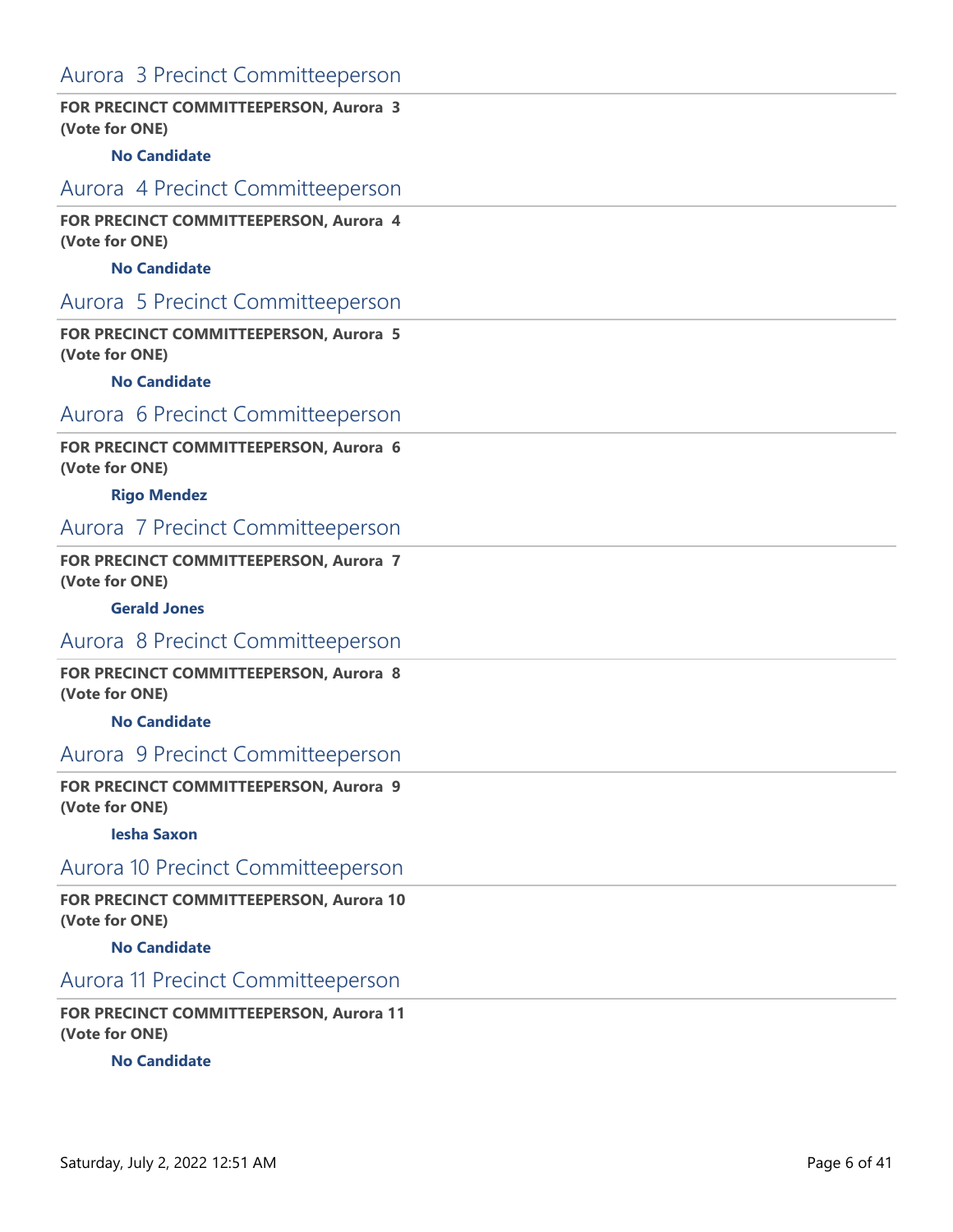# Aurora 12 Precinct Committeeperson

### **FOR PRECINCT COMMITTEEPERSON, Aurora 12 (Vote for ONE)**

#### **No Candidate**

### Aurora 13 Precinct Committeeperson

### **FOR PRECINCT COMMITTEEPERSON, Aurora 13 (Vote for ONE)**

#### **Reginald Campbell**

### Aurora 14 Precinct Committeeperson

### **FOR PRECINCT COMMITTEEPERSON, Aurora 14 (Vote for ONE)**

#### **No Candidate**

# Aurora 15 Precinct Committeeperson

### **FOR PRECINCT COMMITTEEPERSON, Aurora 15 (Vote for ONE)**

#### **Jason Owens**

### Batavia 1 Precinct Committeeperson

### **FOR PRECINCT COMMITTEEPERSON, Batavia 1 (Vote for ONE)**

#### **No Candidate**

### Batavia 2 Precinct Committeeperson

### **FOR PRECINCT COMMITTEEPERSON, Batavia 2 (Vote for ONE)**

#### **Kate Garrett**

# Batavia 3 Precinct Committeeperson

#### **FOR PRECINCT COMMITTEEPERSON, Batavia 3 (Vote for ONE)**

#### **Howard R. Katz**

### Batavia 4 Precinct Committeeperson

### **FOR PRECINCT COMMITTEEPERSON, Batavia 4 (Vote for ONE)**

### **No Candidate**

# Batavia 5 Precinct Committeeperson

### **FOR PRECINCT COMMITTEEPERSON, Batavia 5 (Vote for ONE)**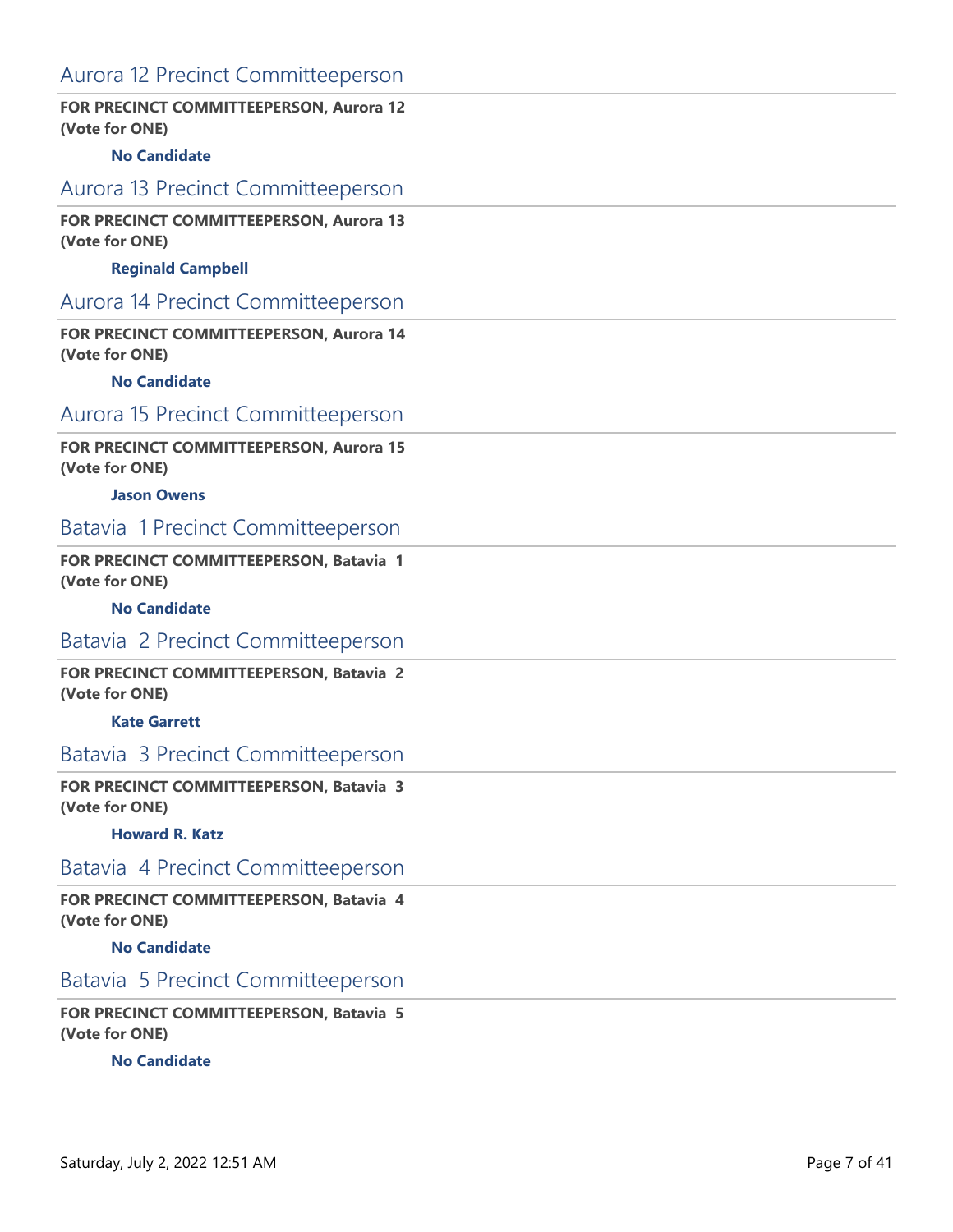# Batavia 6 Precinct Committeeperson

### **FOR PRECINCT COMMITTEEPERSON, Batavia 6 (Vote for ONE)**

#### **No Candidate**

### Batavia 7 Precinct Committeeperson

**FOR PRECINCT COMMITTEEPERSON, Batavia 7 (Vote for ONE)**

### **No Candidate**

### Batavia 8 Precinct Committeeperson

**FOR PRECINCT COMMITTEEPERSON, Batavia 8 (Vote for ONE)**

#### **Diane Christine Kertz**

## Batavia 9 Precinct Committeeperson

### **FOR PRECINCT COMMITTEEPERSON, Batavia 9 (Vote for ONE)**

#### **Corinne M. Pierog**

# Batavia 10 Precinct Committeeperson

### **FOR PRECINCT COMMITTEEPERSON, Batavia 10 (Vote for ONE)**

#### **Martha Hanna**

### Batavia 11 Precinct Committeeperson

### **FOR PRECINCT COMMITTEEPERSON, Batavia 11 (Vote for ONE)**

#### **No Candidate**

## Batavia 12 Precinct Committeeperson

#### **FOR PRECINCT COMMITTEEPERSON, Batavia 12 (Vote for ONE)**

#### **No Candidate**

## Batavia 13 Precinct Committeeperson

**FOR PRECINCT COMMITTEEPERSON, Batavia 13 (Vote for ONE)**

### **No Candidate**

### Batavia 14 Precinct Committeeperson

**FOR PRECINCT COMMITTEEPERSON, Batavia 14 (Vote for ONE)**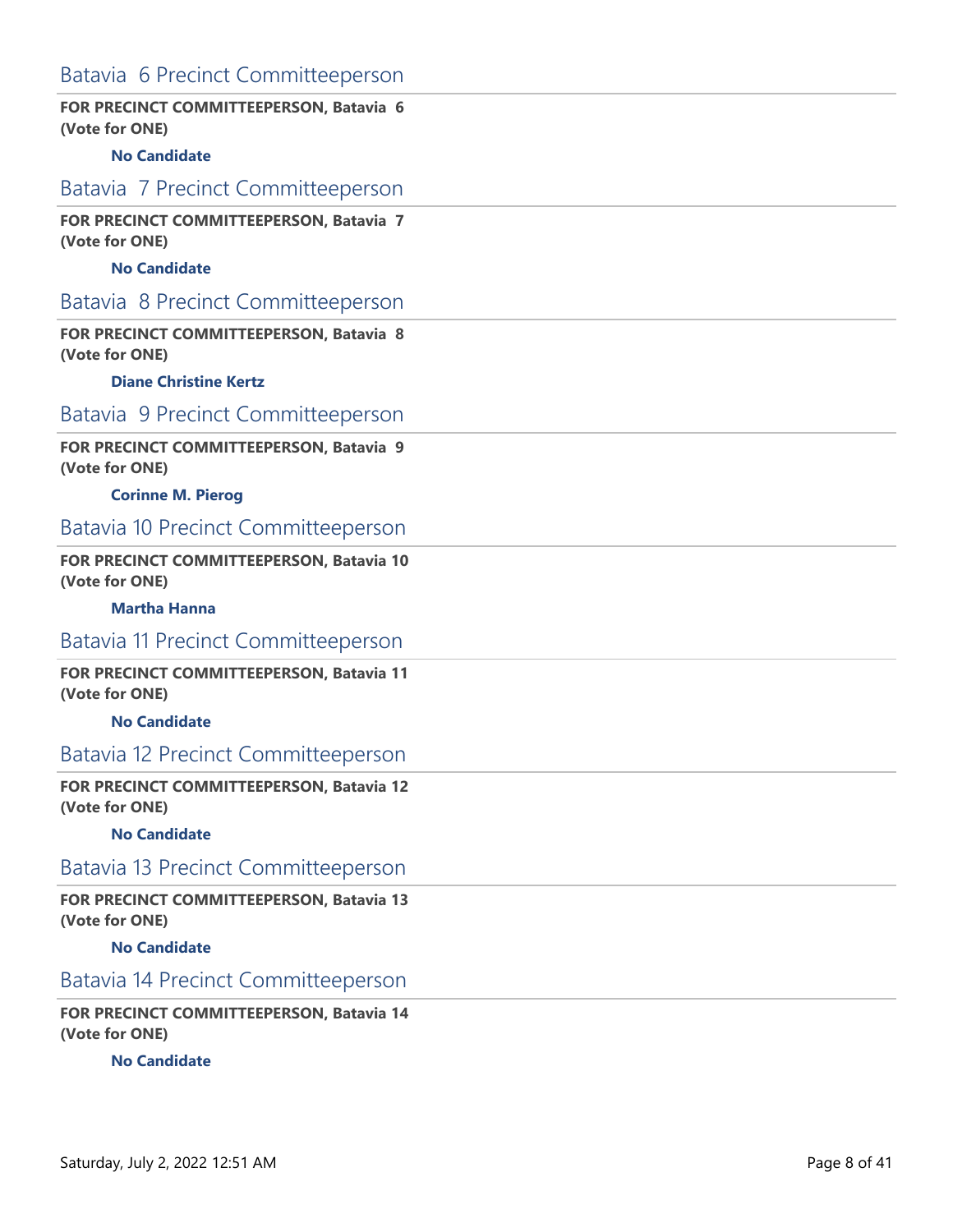# Batavia 15 Precinct Committeeperson

### **FOR PRECINCT COMMITTEEPERSON, Batavia 15 (Vote for ONE)**

### **John Dodo**

### Batavia 16 Precinct Committeeperson

**FOR PRECINCT COMMITTEEPERSON, Batavia 16 (Vote for ONE)**

### **Edward Isaacson**

### Batavia 17 Precinct Committeeperson

**FOR PRECINCT COMMITTEEPERSON, Batavia 17 (Vote for ONE)**

#### **No Candidate**

# Batavia 18 Precinct Committeeperson

### **FOR PRECINCT COMMITTEEPERSON, Batavia 18 (Vote for ONE)**

#### **No Candidate**

# Batavia 19 Precinct Committeeperson

### **FOR PRECINCT COMMITTEEPERSON, Batavia 19 (Vote for ONE)**

#### **Michael Lowery**

# Batavia 20 Precinct Committeeperson

### **FOR PRECINCT COMMITTEEPERSON, Batavia 20 (Vote for ONE)**

#### **No Candidate**

## Batavia 21 Precinct Committeeperson

#### **FOR PRECINCT COMMITTEEPERSON, Batavia 21 (Vote for ONE)**

#### **Mark Guethle**

## Blackberry 1 Precinct Committeeperson

**FOR PRECINCT COMMITTEEPERSON, Blackberry 1 (Vote for ONE)**

#### **No Candidate**

## Blackberry 2 Precinct Committeeperson

**FOR PRECINCT COMMITTEEPERSON, Blackberry 2 (Vote for ONE)**

**Angela Price**

**Leanette Harris**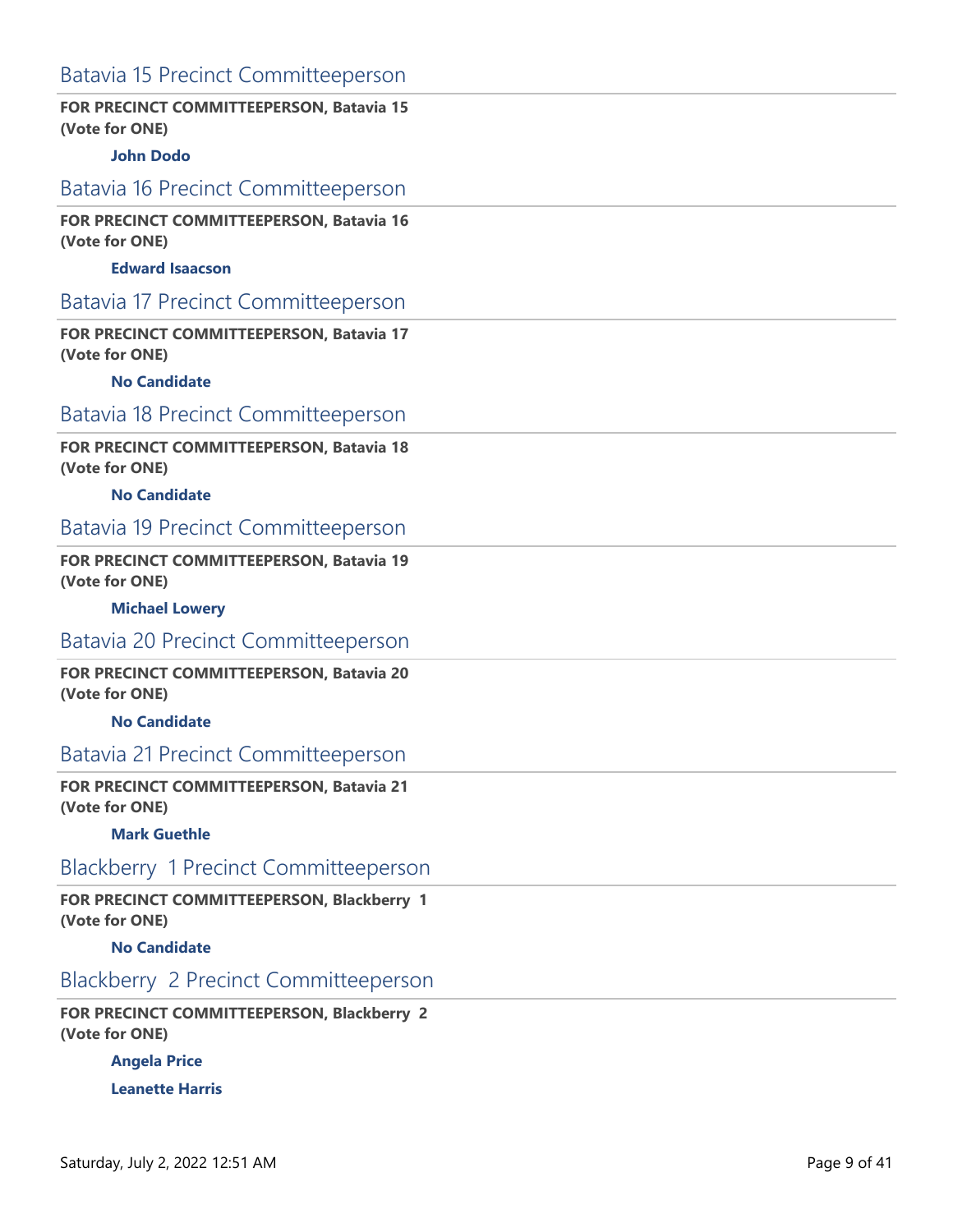# Blackberry 3 Precinct Committeeperson

### **FOR PRECINCT COMMITTEEPERSON, Blackberry 3 (Vote for ONE)**

### **No Candidate**

## Blackberry 4 Precinct Committeeperson

**FOR PRECINCT COMMITTEEPERSON, Blackberry 4 (Vote for ONE)**

### **No Candidate**

## Blackberry 5 Precinct Committeeperson

**FOR PRECINCT COMMITTEEPERSON, Blackberry 5 (Vote for ONE)**

#### **Heidi DeMarco**

# Blackberry 6 Precinct Committeeperson

**FOR PRECINCT COMMITTEEPERSON, Blackberry 6 (Vote for ONE)**

#### **Megan Bartlett**

### Big Rock 1 Precinct Committeeperson

### **FOR PRECINCT COMMITTEEPERSON, Big Rock 1 (Vote for ONE)**

#### **No Candidate**

### Big Rock 2 Precinct Committeeperson

**FOR PRECINCT COMMITTEEPERSON, Big Rock 2 (Vote for ONE)**

**No Candidate**

## Burlington 1 Precinct Committeeperson

**FOR PRECINCT COMMITTEEPERSON, Burlington 1 (Vote for ONE)**

#### **No Candidate**

# Campton 1 Precinct Committeeperson

**FOR PRECINCT COMMITTEEPERSON, Campton 1 (Vote for ONE)**

**Nicolas G. "Nico" Jimenez**

### Campton 2 Precinct Committeeperson

**FOR PRECINCT COMMITTEEPERSON, Campton 2 (Vote for ONE)**

#### **Charles Cappell**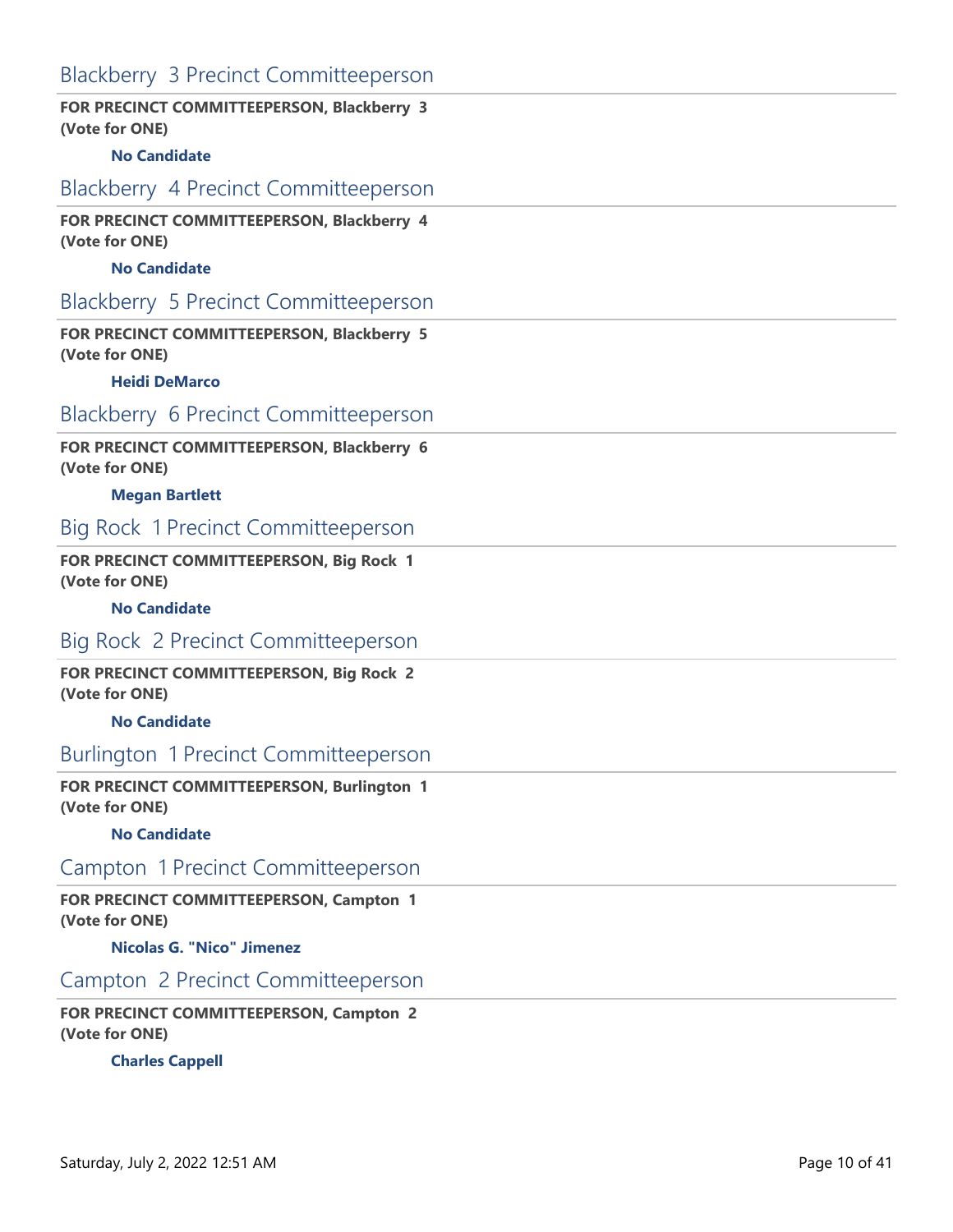# Campton 3 Precinct Committeeperson

### **FOR PRECINCT COMMITTEEPERSON, Campton 3 (Vote for ONE)**

### **No Candidate**

## Campton 4 Precinct Committeeperson

**FOR PRECINCT COMMITTEEPERSON, Campton 4 (Vote for ONE)**

### **No Candidate**

## Campton 5 Precinct Committeeperson

**FOR PRECINCT COMMITTEEPERSON, Campton 5 (Vote for ONE)**

#### **No Candidate**

### Campton 6 Precinct Committeeperson

**FOR PRECINCT COMMITTEEPERSON, Campton 6 (Vote for ONE)**

### **No Candidate**

### Campton 7 Precinct Committeeperson

### **FOR PRECINCT COMMITTEEPERSON, Campton 7 (Vote for ONE)**

#### **No Candidate**

### Campton 8 Precinct Committeeperson

**FOR PRECINCT COMMITTEEPERSON, Campton 8 (Vote for ONE)**

**No Candidate**

# Campton 9 Precinct Committeeperson

**FOR PRECINCT COMMITTEEPERSON, Campton 9 (Vote for ONE)**

#### **No Candidate**

### Campton 10 Precinct Committeeperson

**FOR PRECINCT COMMITTEEPERSON, Campton 10 (Vote for ONE)**

**No Candidate**

# Dundee 1 Precinct Committeeperson

**FOR PRECINCT COMMITTEEPERSON, Dundee 1 (Vote for ONE)**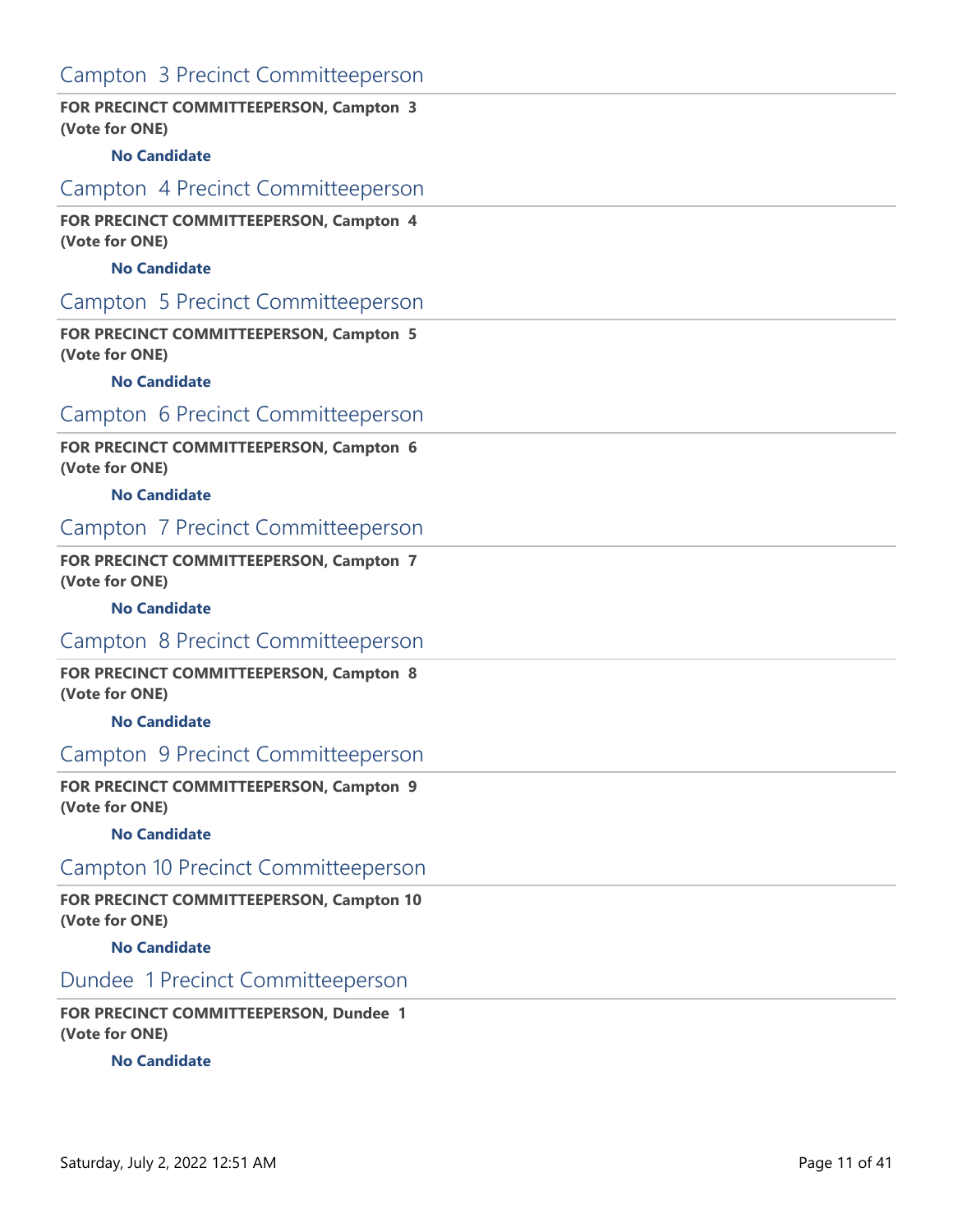# Dundee 2 Precinct Committeeperson

### **FOR PRECINCT COMMITTEEPERSON, Dundee 2 (Vote for ONE)**

#### **No Candidate**

# Dundee 3 Precinct Committeeperson

**FOR PRECINCT COMMITTEEPERSON, Dundee 3 (Vote for ONE)**

### **No Candidate**

## Dundee 4 Precinct Committeeperson

**FOR PRECINCT COMMITTEEPERSON, Dundee 4 (Vote for ONE)**

#### **Joseph Craig Wasner**

### Dundee 5 Precinct Committeeperson

#### **FOR PRECINCT COMMITTEEPERSON, Dundee 5 (Vote for ONE)**

#### **No Candidate**

# Dundee 6 Precinct Committeeperson

### **FOR PRECINCT COMMITTEEPERSON, Dundee 6 (Vote for ONE)**

#### **No Candidate**

### Dundee 7 Precinct Committeeperson

**FOR PRECINCT COMMITTEEPERSON, Dundee 7 (Vote for ONE)**

#### **Jarett Sanchez**

## Dundee 8 Precinct Committeeperson

**FOR PRECINCT COMMITTEEPERSON, Dundee 8 (Vote for ONE)**

#### **No Candidate**

## Dundee 9 Precinct Committeeperson

**FOR PRECINCT COMMITTEEPERSON, Dundee 9 (Vote for ONE)**

**No Candidate**

# Dundee 10 Precinct Committeeperson

**FOR PRECINCT COMMITTEEPERSON, Dundee 10 (Vote for ONE)**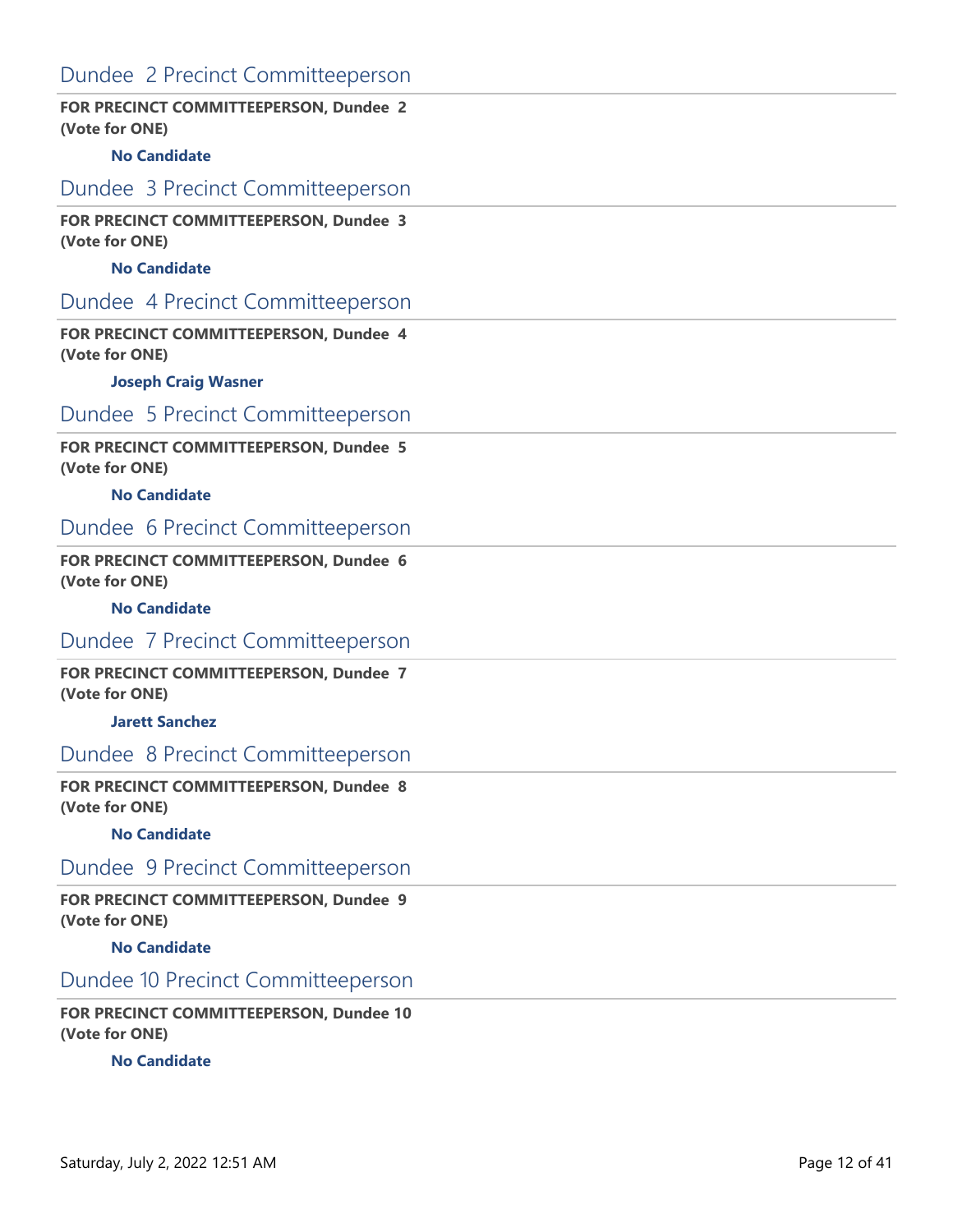# Dundee 11 Precinct Committeeperson

### **FOR PRECINCT COMMITTEEPERSON, Dundee 11 (Vote for ONE)**

### **No Candidate**

### Dundee 12 Precinct Committeeperson

**FOR PRECINCT COMMITTEEPERSON, Dundee 12 (Vote for ONE)**

### **No Candidate**

### Dundee 13 Precinct Committeeperson

**FOR PRECINCT COMMITTEEPERSON, Dundee 13 (Vote for ONE)**

#### **No Candidate**

# Dundee 14 Precinct Committeeperson

### **FOR PRECINCT COMMITTEEPERSON, Dundee 14 (Vote for ONE)**

#### **No Candidate**

# Dundee 15 Precinct Committeeperson

### **FOR PRECINCT COMMITTEEPERSON, Dundee 15 (Vote for ONE)**

#### **No Candidate**

### Dundee 16 Precinct Committeeperson

### **FOR PRECINCT COMMITTEEPERSON, Dundee 16 (Vote for ONE)**

#### **No Candidate**

## Dundee 17 Precinct Committeeperson

#### **FOR PRECINCT COMMITTEEPERSON, Dundee 17 (Vote for ONE)**

#### **No Candidate**

## Dundee 18 Precinct Committeeperson

### **FOR PRECINCT COMMITTEEPERSON, Dundee 18 (Vote for ONE)**

#### **Jacob D. Serafini**

# Dundee 19 Precinct Committeeperson

### **FOR PRECINCT COMMITTEEPERSON, Dundee 19 (Vote for ONE)**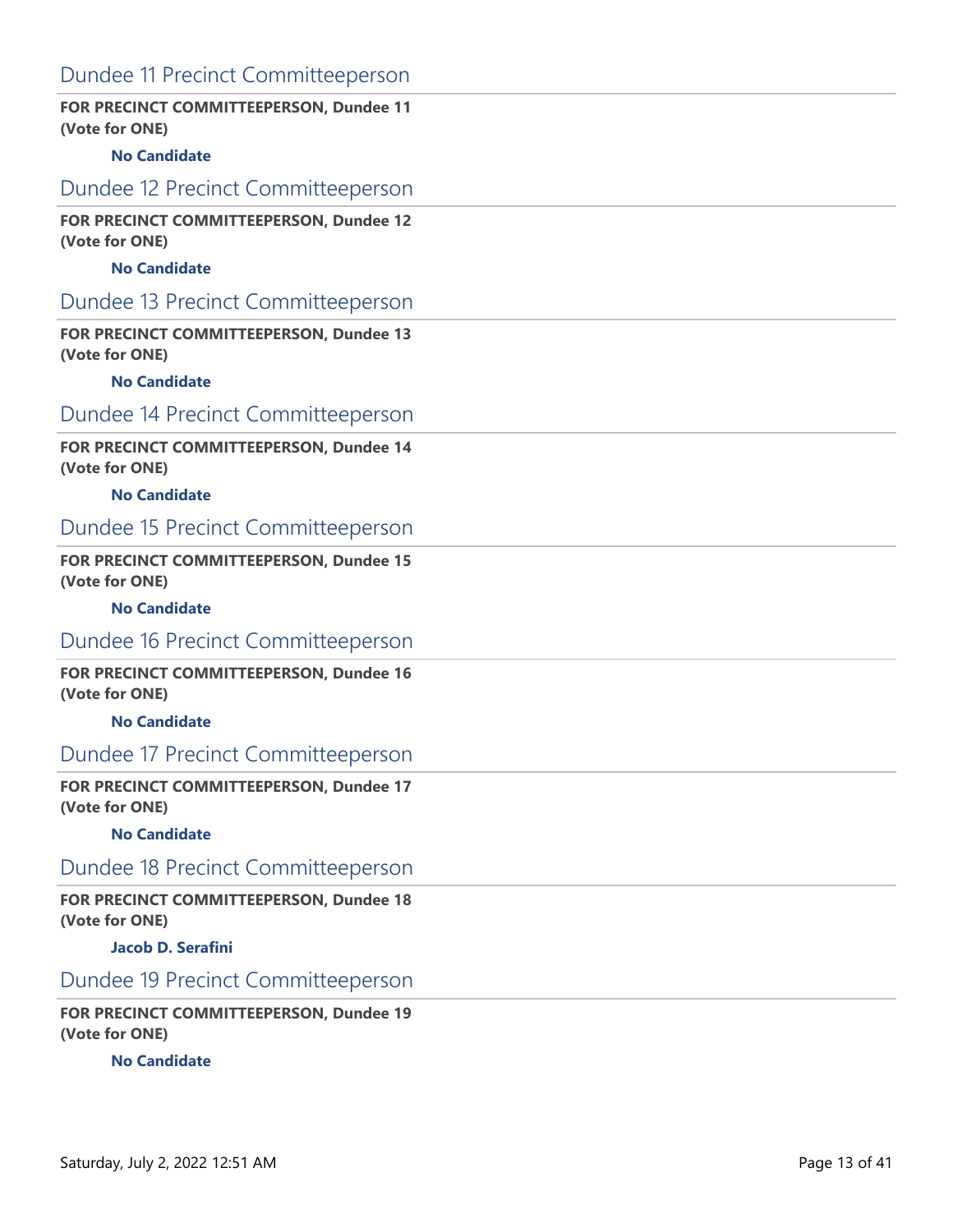# Dundee 20 Precinct Committeeperson

### **FOR PRECINCT COMMITTEEPERSON, Dundee 20 (Vote for ONE)**

### **Paul J. Setze**

## Dundee 21 Precinct Committeeperson

**FOR PRECINCT COMMITTEEPERSON, Dundee 21 (Vote for ONE)**

### **No Candidate**

### Dundee 22 Precinct Committeeperson

**FOR PRECINCT COMMITTEEPERSON, Dundee 22 (Vote for ONE)**

#### **No Candidate**

# Dundee 23 Precinct Committeeperson

### **FOR PRECINCT COMMITTEEPERSON, Dundee 23 (Vote for ONE)**

#### **No Candidate**

# Dundee 24 Precinct Committeeperson

### **FOR PRECINCT COMMITTEEPERSON, Dundee 24 (Vote for ONE)**

#### **No Candidate**

### Dundee 25 Precinct Committeeperson

### **FOR PRECINCT COMMITTEEPERSON, Dundee 25 (Vote for ONE)**

#### **No Candidate**

## Dundee 26 Precinct Committeeperson

#### **FOR PRECINCT COMMITTEEPERSON, Dundee 26 (Vote for ONE)**

#### **No Candidate**

### Dundee 27 Precinct Committeeperson

#### **FOR PRECINCT COMMITTEEPERSON, Dundee 27 (Vote for ONE)**

#### **No Candidate**

# Dundee 28 Precinct Committeeperson

### **FOR PRECINCT COMMITTEEPERSON, Dundee 28 (Vote for ONE)**

### **Christine Birkett**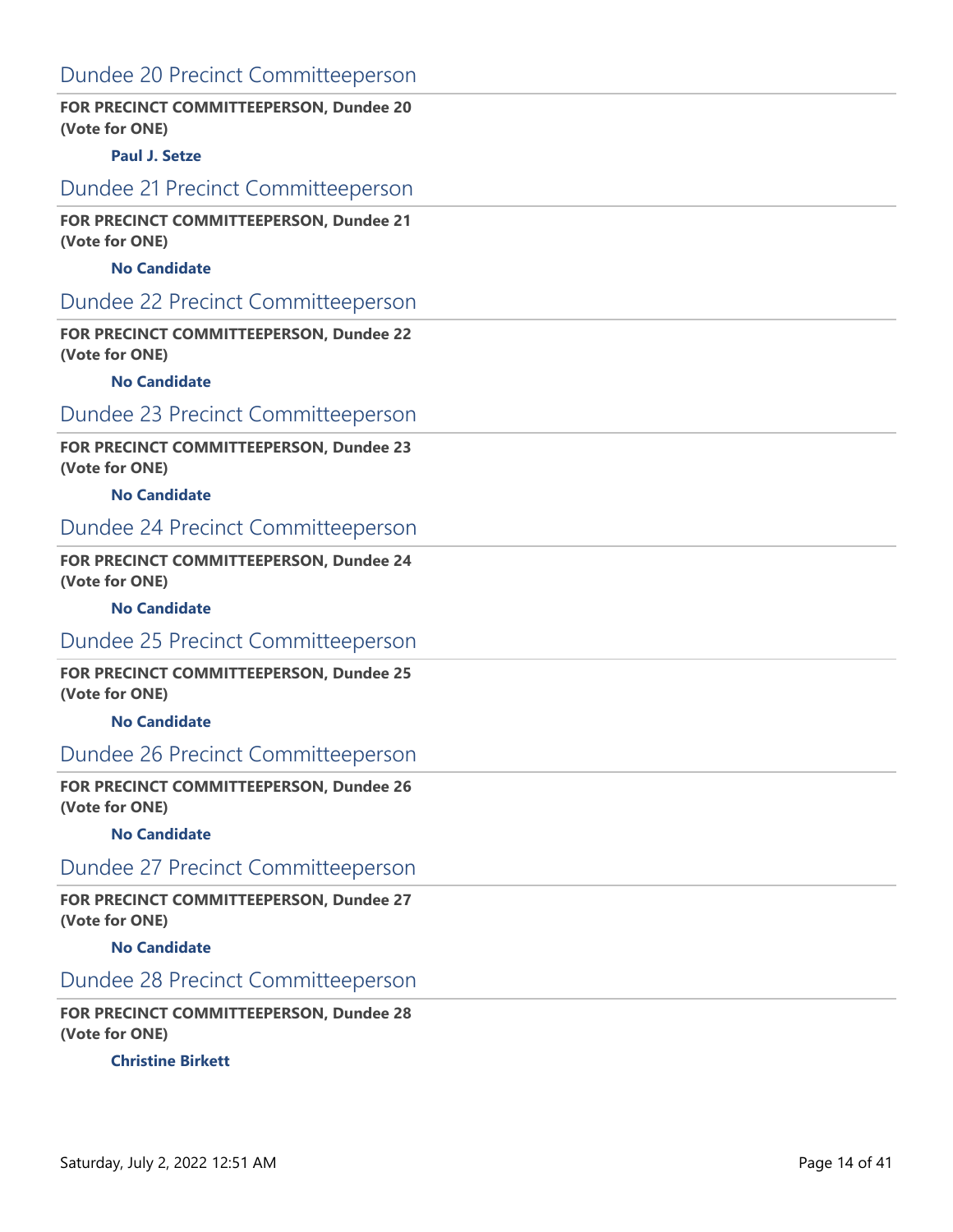# Dundee 29 Precinct Committeeperson

### **FOR PRECINCT COMMITTEEPERSON, Dundee 29 (Vote for ONE)**

### **No Candidate**

### Dundee 30 Precinct Committeeperson

**FOR PRECINCT COMMITTEEPERSON, Dundee 30 (Vote for ONE)**

### **No Candidate**

### Dundee 31 Precinct Committeeperson

**FOR PRECINCT COMMITTEEPERSON, Dundee 31 (Vote for ONE)**

#### **Devin McCrate**

# Dundee 32 Precinct Committeeperson

### **FOR PRECINCT COMMITTEEPERSON, Dundee 32 (Vote for ONE)**

#### **Jim Malone**

# Dundee 33 Precinct Committeeperson

### **FOR PRECINCT COMMITTEEPERSON, Dundee 33 (Vote for ONE)**

#### **No Candidate**

### Dundee 34 Precinct Committeeperson

### **FOR PRECINCT COMMITTEEPERSON, Dundee 34 (Vote for ONE)**

#### **Nancy Zettler**

## Dundee 35 Precinct Committeeperson

### **FOR PRECINCT COMMITTEEPERSON, Dundee 35 (Vote for ONE)**

#### **Christopher W. Kious**

## Elgin 1 Precinct Committeeperson

### **FOR PRECINCT COMMITTEEPERSON, Elgin 1 (Vote for ONE)**

#### **Joseph P. Mc Keown, III**

### Elgin 2 Precinct Committeeperson

### **FOR PRECINCT COMMITTEEPERSON, Elgin 2 (Vote for ONE)**

### **Brenda Rodgers**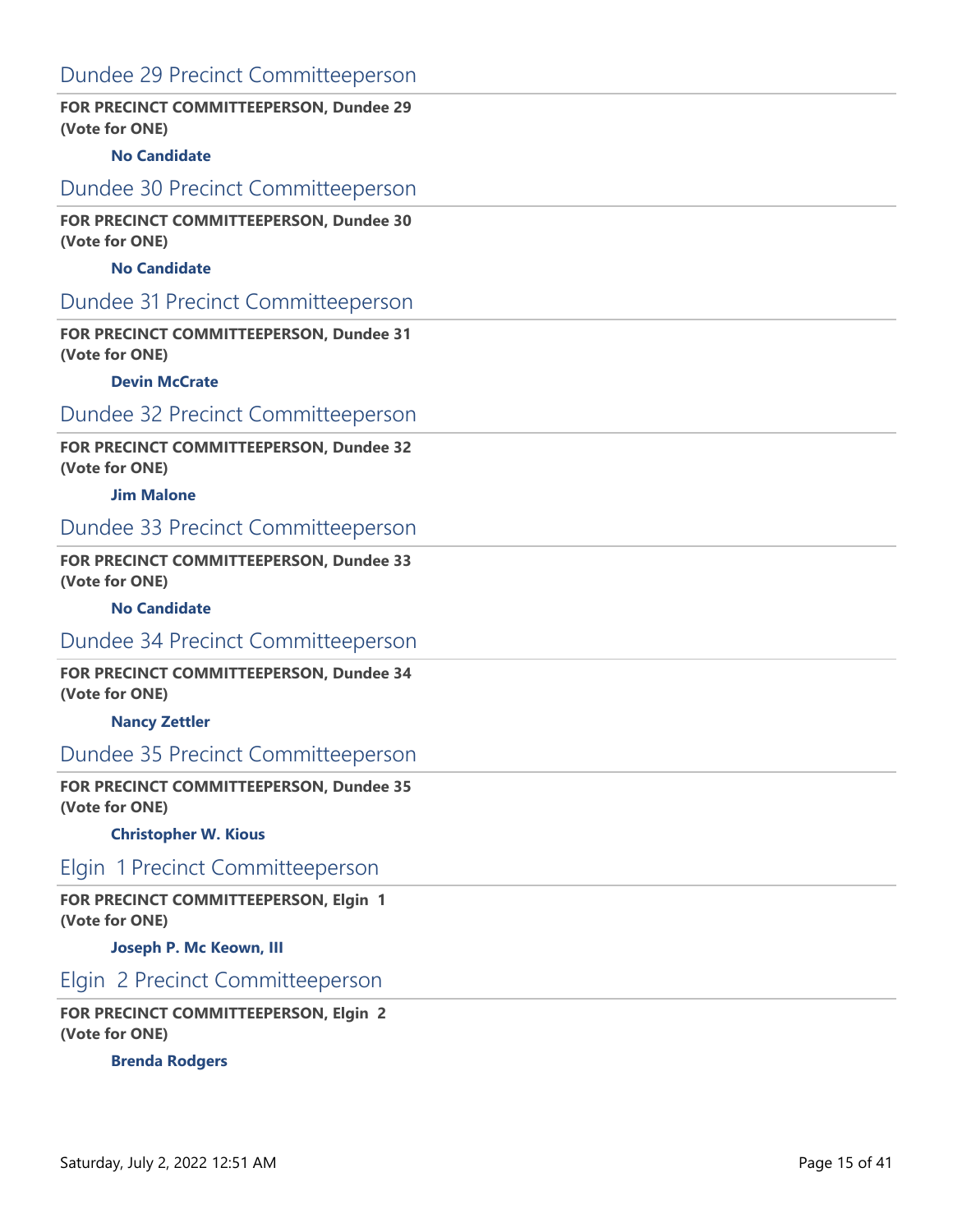# Elgin 3 Precinct Committeeperson

### **FOR PRECINCT COMMITTEEPERSON, Elgin 3 (Vote for ONE)**

#### **Lisa Madrid**

# Elgin 4 Precinct Committeeperson

**FOR PRECINCT COMMITTEEPERSON, Elgin 4 (Vote for ONE)**

### **Rich L. Jacobs**

# Elgin 5 Precinct Committeeperson

**FOR PRECINCT COMMITTEEPERSON, Elgin 5 (Vote for ONE)**

#### **Edward Hanson**

### Elgin 6 Precinct Committeeperson

### **FOR PRECINCT COMMITTEEPERSON, Elgin 6 (Vote for ONE)**

#### **No Candidate**

### Elgin 7 Precinct Committeeperson

#### **FOR PRECINCT COMMITTEEPERSON, Elgin 7 (Vote for ONE)**

#### **No Candidate**

### Elgin 8 Precinct Committeeperson

**FOR PRECINCT COMMITTEEPERSON, Elgin 8 (Vote for ONE)**

#### **Sandra Kaptain**

### Elgin 9 Precinct Committeeperson

**FOR PRECINCT COMMITTEEPERSON, Elgin 9 (Vote for ONE)**

#### **No Candidate**

### Elgin 10 Precinct Committeeperson

**FOR PRECINCT COMMITTEEPERSON, Elgin 10 (Vote for ONE)**

**No Candidate**

### Elgin 11 Precinct Committeeperson

**FOR PRECINCT COMMITTEEPERSON, Elgin 11 (Vote for ONE)**

**Winfried C. Cooper, Jr**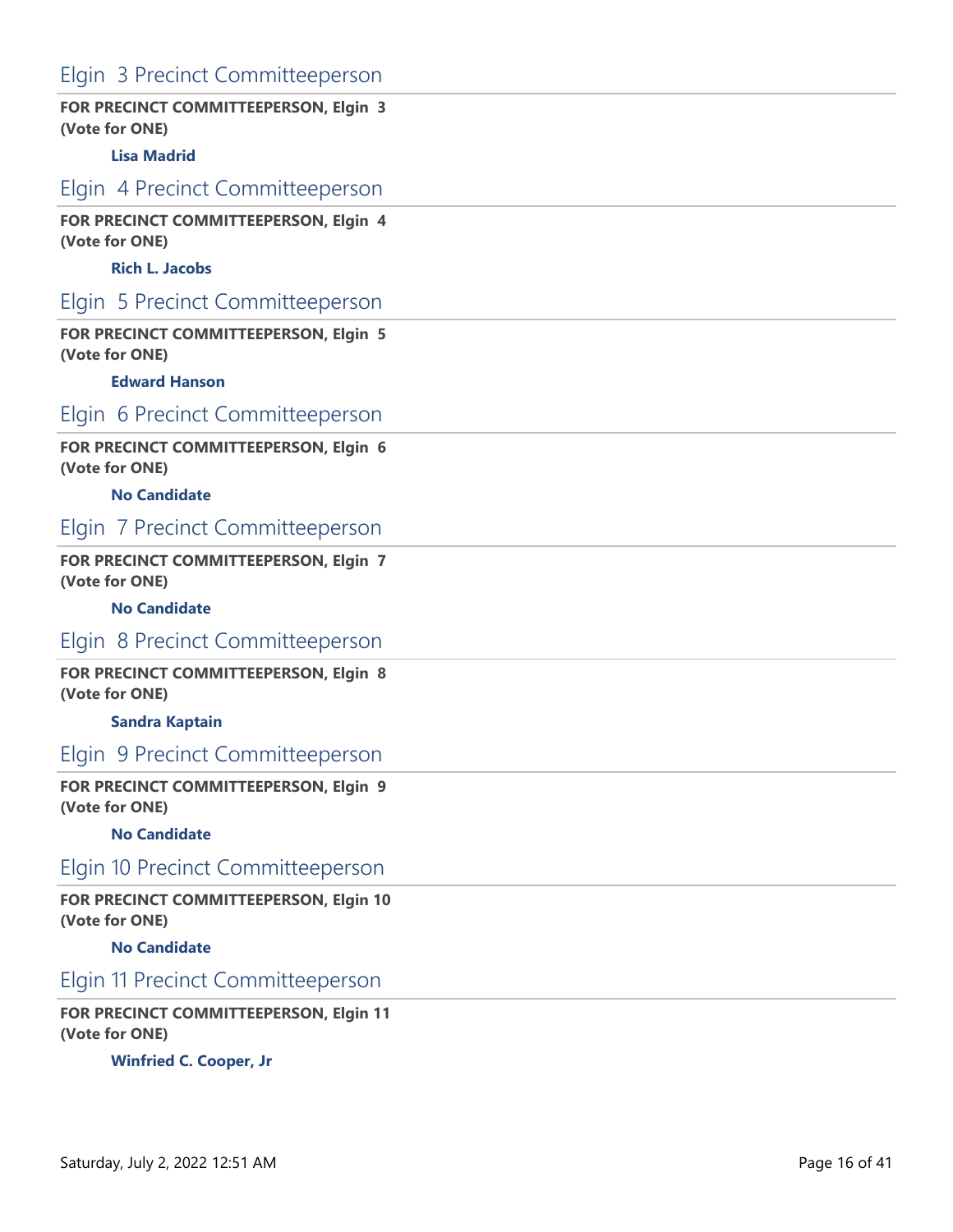# Elgin 12 Precinct Committeeperson

### **FOR PRECINCT COMMITTEEPERSON, Elgin 12 (Vote for ONE)**

#### **No Candidate**

### Elgin 13 Precinct Committeeperson

**FOR PRECINCT COMMITTEEPERSON, Elgin 13 (Vote for ONE)**

### **No Candidate**

## Elgin 14 Precinct Committeeperson

**FOR PRECINCT COMMITTEEPERSON, Elgin 14 (Vote for ONE)**

#### **No Candidate**

### Elgin 15 Precinct Committeeperson

### **FOR PRECINCT COMMITTEEPERSON, Elgin 15 (Vote for ONE)**

#### **No Candidate**

## Elgin 16 Precinct Committeeperson

### **FOR PRECINCT COMMITTEEPERSON, Elgin 16 (Vote for ONE)**

#### **Candida Kyle**

### Elgin 17 Precinct Committeeperson

**FOR PRECINCT COMMITTEEPERSON, Elgin 17 (Vote for ONE)**

**No Candidate**

## Elgin 18 Precinct Committeeperson

**FOR PRECINCT COMMITTEEPERSON, Elgin 18 (Vote for ONE)**

#### **No Candidate**

## Elgin 19 Precinct Committeeperson

**FOR PRECINCT COMMITTEEPERSON, Elgin 19 (Vote for ONE)**

**No Candidate**

### Elgin 20 Precinct Committeeperson

**FOR PRECINCT COMMITTEEPERSON, Elgin 20 (Vote for ONE)**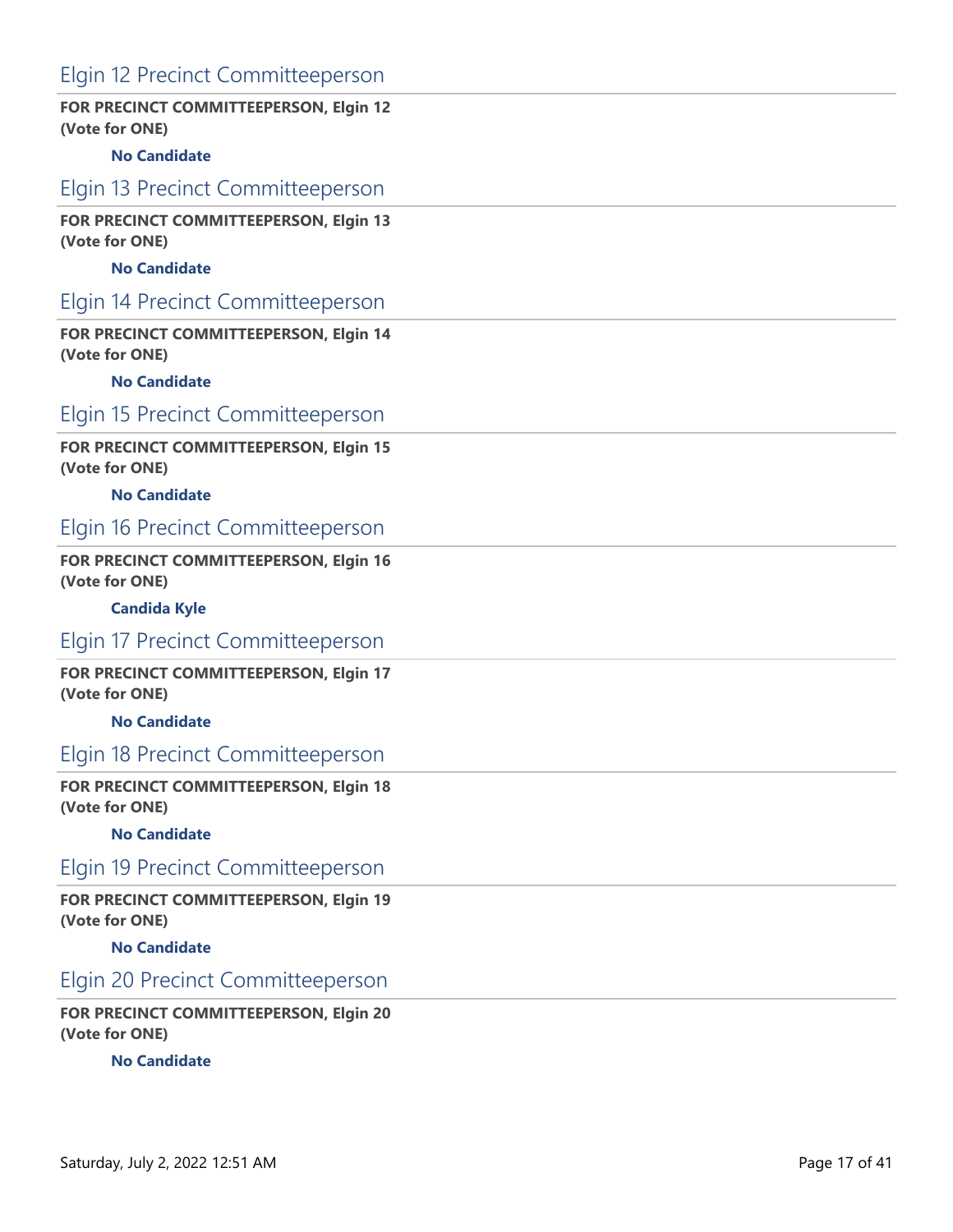# Elgin 21 Precinct Committeeperson

### **FOR PRECINCT COMMITTEEPERSON, Elgin 21 (Vote for ONE)**

#### **No Candidate**

### Elgin 22 Precinct Committeeperson

**FOR PRECINCT COMMITTEEPERSON, Elgin 22 (Vote for ONE)**

### **Marcus E. Banner**

## Elgin 23 Precinct Committeeperson

**FOR PRECINCT COMMITTEEPERSON, Elgin 23 (Vote for ONE)**

#### **Susan D. Collins**

### Elgin 24 Precinct Committeeperson

**FOR PRECINCT COMMITTEEPERSON, Elgin 24 (Vote for ONE)**

#### **No Candidate**

### Elgin 25 Precinct Committeeperson

### **FOR PRECINCT COMMITTEEPERSON, Elgin 25 (Vote for ONE)**

#### **No Candidate**

### Elgin 26 Precinct Committeeperson

**FOR PRECINCT COMMITTEEPERSON, Elgin 26 (Vote for ONE)**

**No Candidate**

## Elgin 27 Precinct Committeeperson

**FOR PRECINCT COMMITTEEPERSON, Elgin 27 (Vote for ONE)**

#### **Michael A. Rende**

## Elgin 28 Precinct Committeeperson

**FOR PRECINCT COMMITTEEPERSON, Elgin 28 (Vote for ONE)**

**No Candidate**

## Elgin 29 Precinct Committeeperson

**FOR PRECINCT COMMITTEEPERSON, Elgin 29 (Vote for ONE)**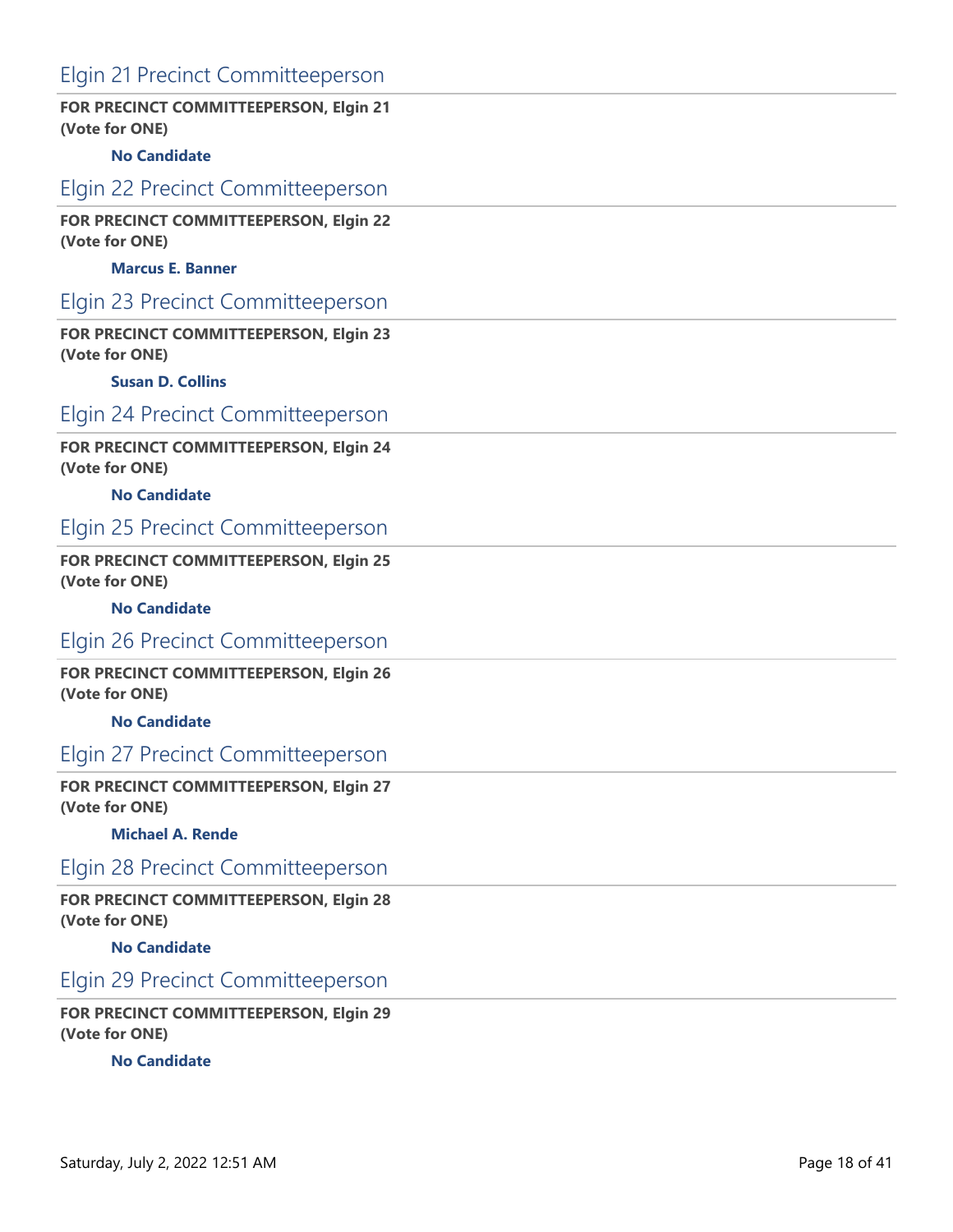# Elgin 30 Precinct Committeeperson

### **FOR PRECINCT COMMITTEEPERSON, Elgin 30 (Vote for ONE)**

### **No Candidate**

### Elgin 31 Precinct Committeeperson

**FOR PRECINCT COMMITTEEPERSON, Elgin 31 (Vote for ONE)**

### **No Candidate**

# Elgin 32 Precinct Committeeperson

**FOR PRECINCT COMMITTEEPERSON, Elgin 32 (Vote for ONE)**

#### **No Candidate**

### Elgin 33 Precinct Committeeperson

**FOR PRECINCT COMMITTEEPERSON, Elgin 33 (Vote for ONE)**

#### **No Candidate**

## Elgin 34 Precinct Committeeperson

**FOR PRECINCT COMMITTEEPERSON, Elgin 34 (Vote for ONE)**

#### **William Becker**

### Elgin 35 Precinct Committeeperson

**FOR PRECINCT COMMITTEEPERSON, Elgin 35 (Vote for ONE)**

**Carl Strathmann**

## Elgin 36 Precinct Committeeperson

**FOR PRECINCT COMMITTEEPERSON, Elgin 36 (Vote for ONE)**

#### **No Candidate**

Elgin 37 Precinct Committeeperson

**FOR PRECINCT COMMITTEEPERSON, Elgin 37 (Vote for ONE)**

**Clifford J. Olson**

### Elgin 38 Precinct Committeeperson

**FOR PRECINCT COMMITTEEPERSON, Elgin 38 (Vote for ONE)**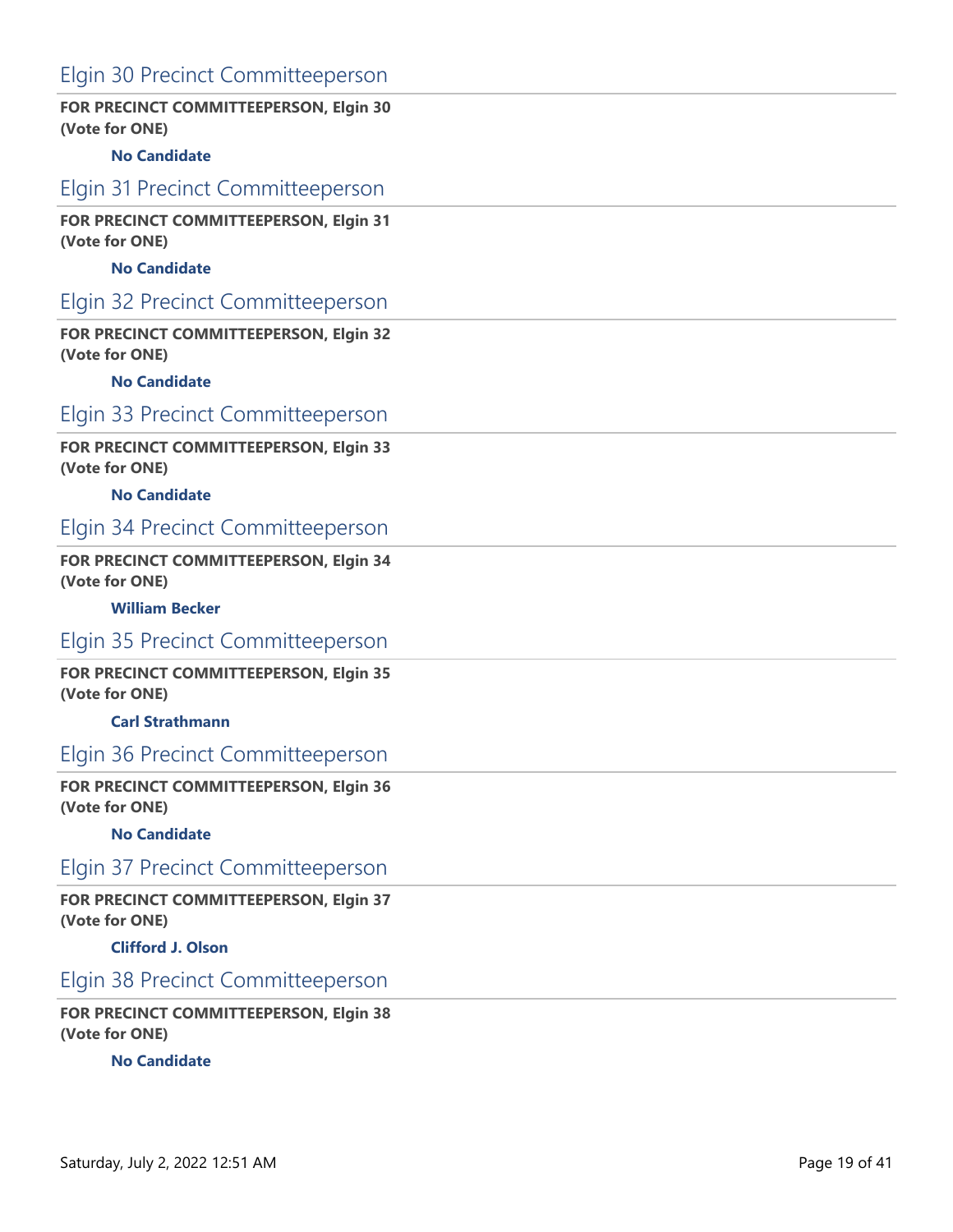# Elgin 39 Precinct Committeeperson

### **FOR PRECINCT COMMITTEEPERSON, Elgin 39 (Vote for ONE)**

### **No Candidate**

### Elgin 40 Precinct Committeeperson

**FOR PRECINCT COMMITTEEPERSON, Elgin 40 (Vote for ONE)**

### **Arthur P. Malm**

# Elgin 41 Precinct Committeeperson

**FOR PRECINCT COMMITTEEPERSON, Elgin 41 (Vote for ONE)**

#### **Patrick Gordon**

### Elgin 42 Precinct Committeeperson

**FOR PRECINCT COMMITTEEPERSON, Elgin 42 (Vote for ONE)**

#### **No Candidate**

### Elgin 43 Precinct Committeeperson

**FOR PRECINCT COMMITTEEPERSON, Elgin 43 (Vote for ONE)**

#### **Randy Hopp**

**Kathleen Newcomb**

## Elgin 44 Precinct Committeeperson

**FOR PRECINCT COMMITTEEPERSON, Elgin 44 (Vote for ONE)**

**Janice Bennett**

# Elgin 45 Precinct Committeeperson

**FOR PRECINCT COMMITTEEPERSON, Elgin 45 (Vote for ONE)**

#### **Gary Jasica**

### Elgin 46 Precinct Committeeperson

**FOR PRECINCT COMMITTEEPERSON, Elgin 46 (Vote for ONE)**

**No Candidate**

### Elgin 47 Precinct Committeeperson

**FOR PRECINCT COMMITTEEPERSON, Elgin 47 (Vote for ONE)**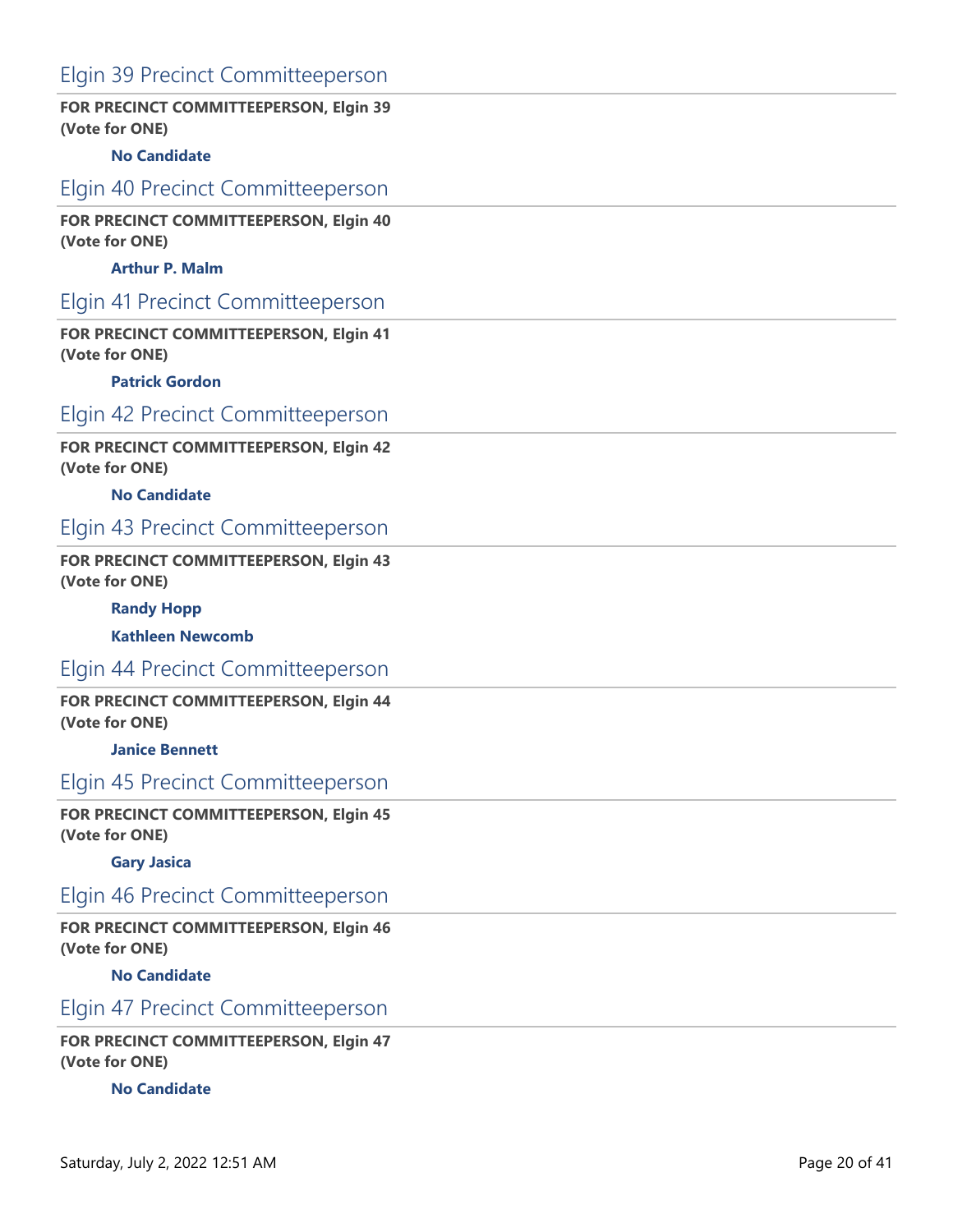# Elgin 48 Precinct Committeeperson

### **FOR PRECINCT COMMITTEEPERSON, Elgin 48 (Vote for ONE)**

### **Jody Schmeck**

### Elgin 49 Precinct Committeeperson

**FOR PRECINCT COMMITTEEPERSON, Elgin 49 (Vote for ONE)**

### **No Candidate**

## Elgin 50 Precinct Committeeperson

**FOR PRECINCT COMMITTEEPERSON, Elgin 50 (Vote for ONE)**

#### **Vincent W. Rychtanek**

### Elgin 51 Precinct Committeeperson

### **FOR PRECINCT COMMITTEEPERSON, Elgin 51 (Vote for ONE)**

#### **No Candidate**

## Elgin 52 Precinct Committeeperson

### **FOR PRECINCT COMMITTEEPERSON, Elgin 52 (Vote for ONE)**

#### **No Candidate**

### Elgin 53 Precinct Committeeperson

**FOR PRECINCT COMMITTEEPERSON, Elgin 53 (Vote for ONE)**

**No Candidate**

# Elgin 54 Precinct Committeeperson

**FOR PRECINCT COMMITTEEPERSON, Elgin 54 (Vote for ONE)**

#### **Dennis Dilley**

## Elgin 55 Precinct Committeeperson

**FOR PRECINCT COMMITTEEPERSON, Elgin 55 (Vote for ONE)**

**No Candidate**

### Elgin 56 Precinct Committeeperson

**FOR PRECINCT COMMITTEEPERSON, Elgin 56 (Vote for ONE)**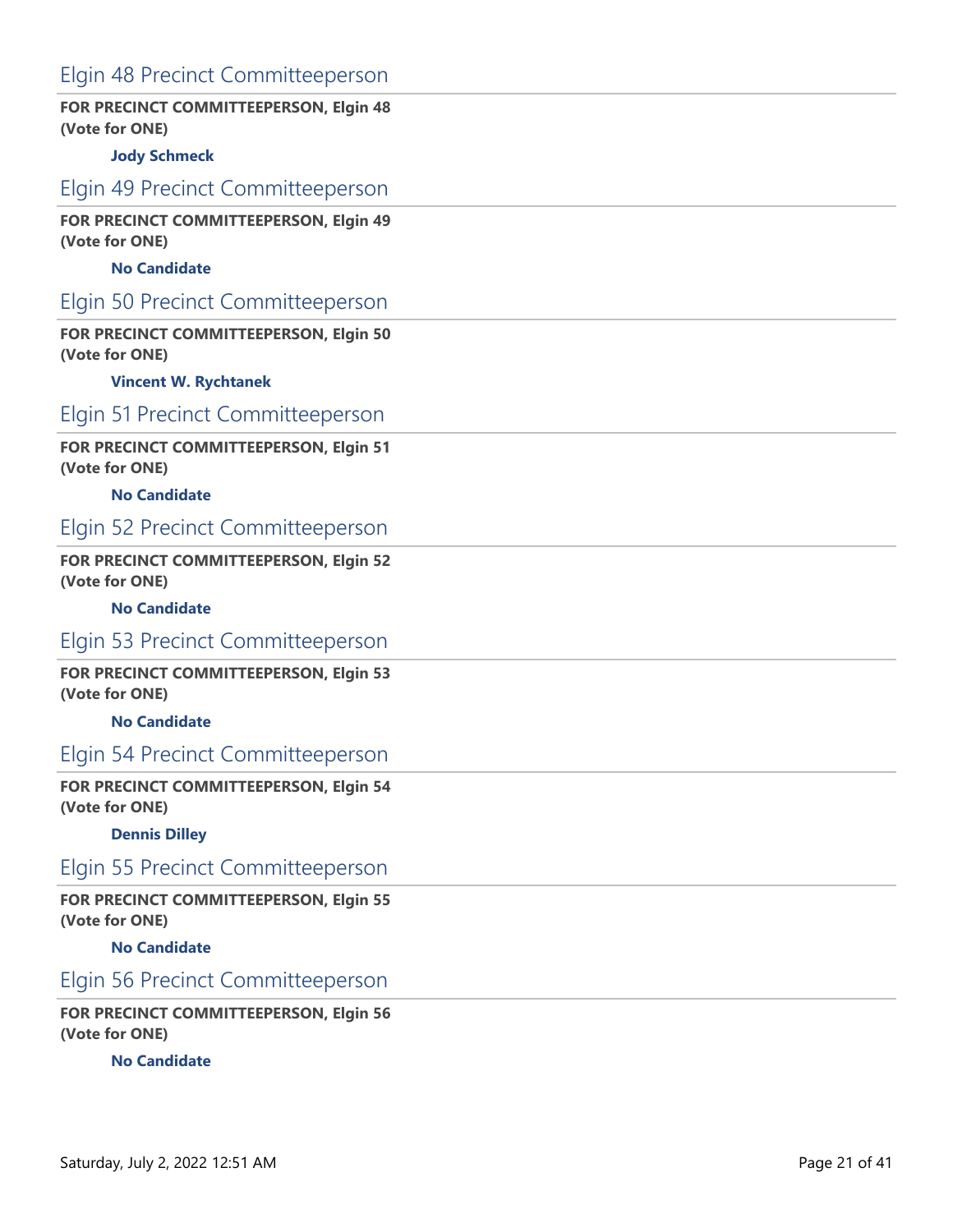# Elgin 57 Precinct Committeeperson

### **FOR PRECINCT COMMITTEEPERSON, Elgin 57 (Vote for ONE)**

### **No Candidate**

### Elgin 58 Precinct Committeeperson

**FOR PRECINCT COMMITTEEPERSON, Elgin 58 (Vote for ONE)**

### **No Candidate**

# Elgin 59 Precinct Committeeperson

**FOR PRECINCT COMMITTEEPERSON, Elgin 59 (Vote for ONE)**

#### **Verner Tepe**

### Geneva 1 Precinct Committeeperson

### **FOR PRECINCT COMMITTEEPERSON, Geneva 1 (Vote for ONE)**

#### **Sara Holing**

### Geneva 2 Precinct Committeeperson

### **FOR PRECINCT COMMITTEEPERSON, Geneva 2 (Vote for ONE)**

#### **No Candidate**

### Geneva 3 Precinct Committeeperson

**FOR PRECINCT COMMITTEEPERSON, Geneva 3 (Vote for ONE)**

**No Candidate**

## Geneva 4 Precinct Committeeperson

**FOR PRECINCT COMMITTEEPERSON, Geneva 4 (Vote for ONE)**

#### **No Candidate**

## Geneva 5 Precinct Committeeperson

**FOR PRECINCT COMMITTEEPERSON, Geneva 5 (Vote for ONE)**

**William E. Koehl**

# Geneva 6 Precinct Committeeperson

**FOR PRECINCT COMMITTEEPERSON, Geneva 6 (Vote for ONE)**

**Mark Shumow**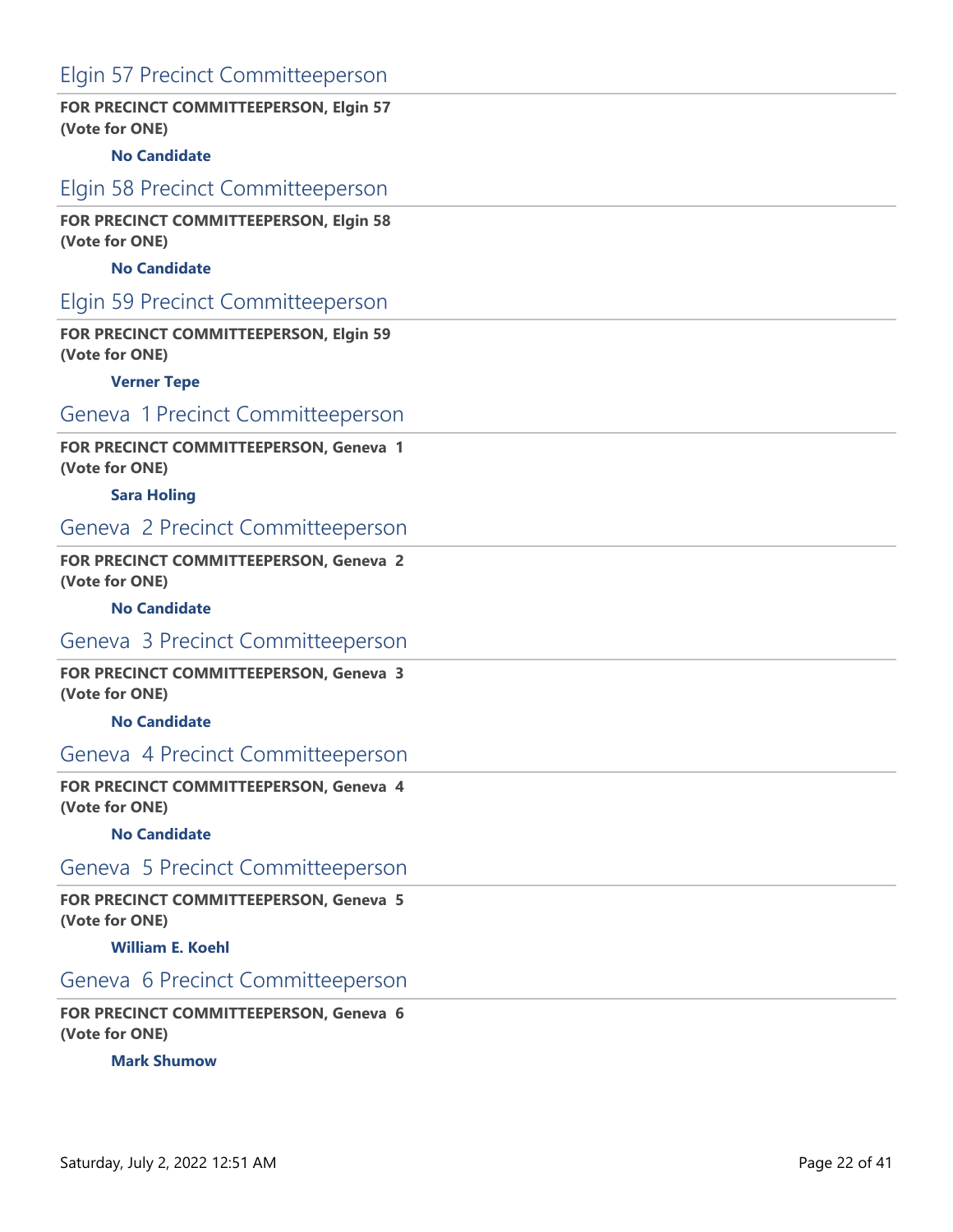# Geneva 7 Precinct Committeeperson

### **FOR PRECINCT COMMITTEEPERSON, Geneva 7 (Vote for ONE)**

#### **No Candidate**

### Geneva 8 Precinct Committeeperson

**FOR PRECINCT COMMITTEEPERSON, Geneva 8 (Vote for ONE)**

#### **Victoria Davidson-Bell**

## Geneva 9 Precinct Committeeperson

**FOR PRECINCT COMMITTEEPERSON, Geneva 9 (Vote for ONE)**

#### **William Malecki**

# Geneva 10 Precinct Committeeperson

### **FOR PRECINCT COMMITTEEPERSON, Geneva 10 (Vote for ONE)**

#### **No Candidate**

### Geneva 11 Precinct Committeeperson

### **FOR PRECINCT COMMITTEEPERSON, Geneva 11 (Vote for ONE)**

#### **John Kohlstrand**

### Geneva 12 Precinct Committeeperson

### **FOR PRECINCT COMMITTEEPERSON, Geneva 12 (Vote for ONE)**

#### **John W. Rice**

## Geneva 13 Precinct Committeeperson

**FOR PRECINCT COMMITTEEPERSON, Geneva 13 (Vote for ONE)**

#### **No Candidate**

## Geneva 14 Precinct Committeeperson

**FOR PRECINCT COMMITTEEPERSON, Geneva 14 (Vote for ONE)**

**No Candidate**

### Geneva 15 Precinct Committeeperson

**FOR PRECINCT COMMITTEEPERSON, Geneva 15 (Vote for ONE)**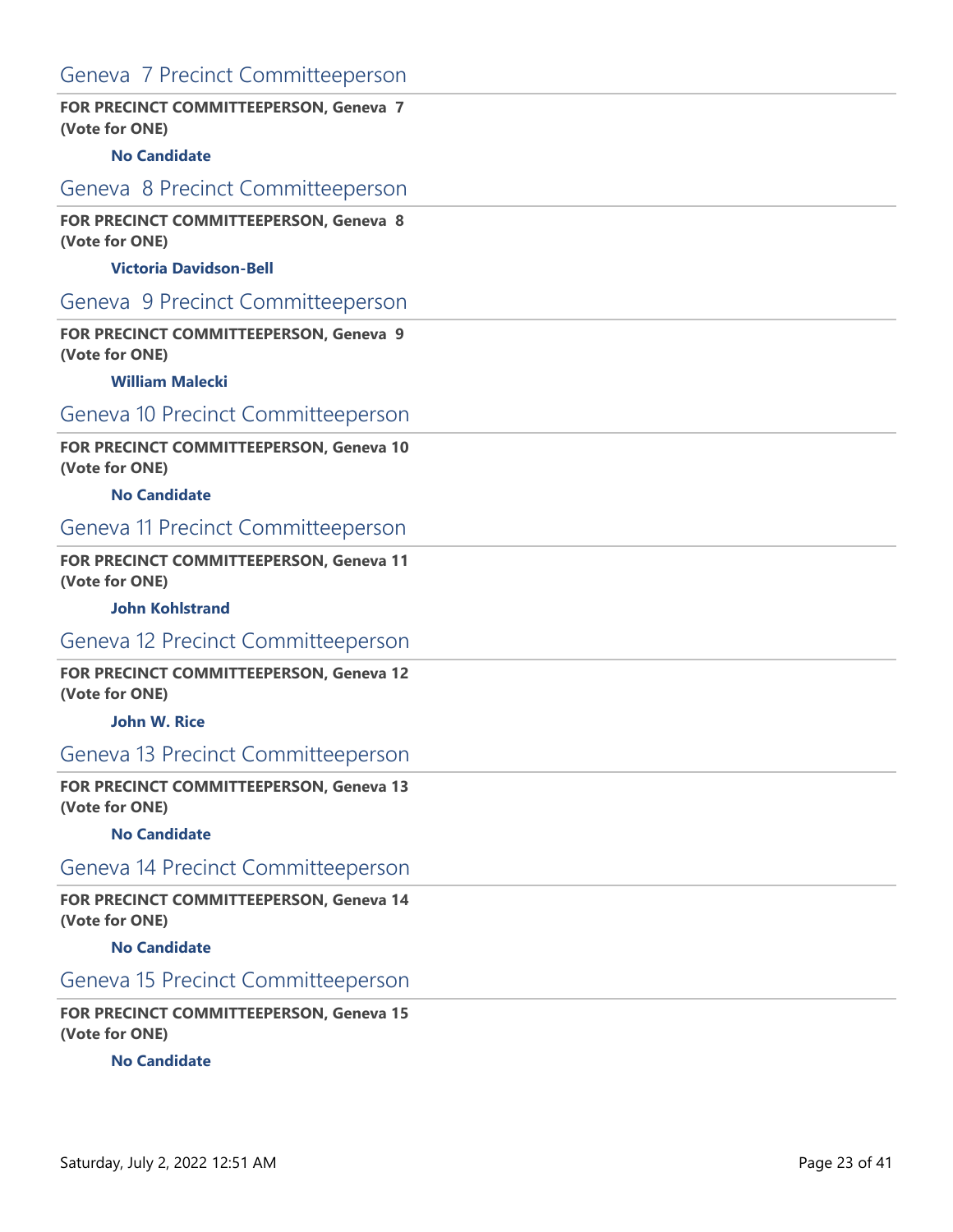# Geneva 16 Precinct Committeeperson

### **FOR PRECINCT COMMITTEEPERSON, Geneva 16 (Vote for ONE)**

### **No Candidate**

### Geneva 17 Precinct Committeeperson

**FOR PRECINCT COMMITTEEPERSON, Geneva 17 (Vote for ONE)**

### **No Candidate**

## Geneva 18 Precinct Committeeperson

**FOR PRECINCT COMMITTEEPERSON, Geneva 18 (Vote for ONE)**

#### **No Candidate**

# Geneva 19 Precinct Committeeperson

### **FOR PRECINCT COMMITTEEPERSON, Geneva 19 (Vote for ONE)**

#### **No Candidate**

### Geneva 20 Precinct Committeeperson

### **FOR PRECINCT COMMITTEEPERSON, Geneva 20 (Vote for ONE)**

#### **Greg Albert**

### Geneva 21 Precinct Committeeperson

**FOR PRECINCT COMMITTEEPERSON, Geneva 21 (Vote for ONE)**

**No Candidate**

## Hampshire 1 Precinct Committeeperson

**FOR PRECINCT COMMITTEEPERSON, Hampshire 1 (Vote for ONE)**

#### **Ryan Hollister**

## Hampshire 2 Precinct Committeeperson

**FOR PRECINCT COMMITTEEPERSON, Hampshire 2 (Vote for ONE)**

**No Candidate**

### Hampshire 3 Precinct Committeeperson

**FOR PRECINCT COMMITTEEPERSON, Hampshire 3 (Vote for ONE)**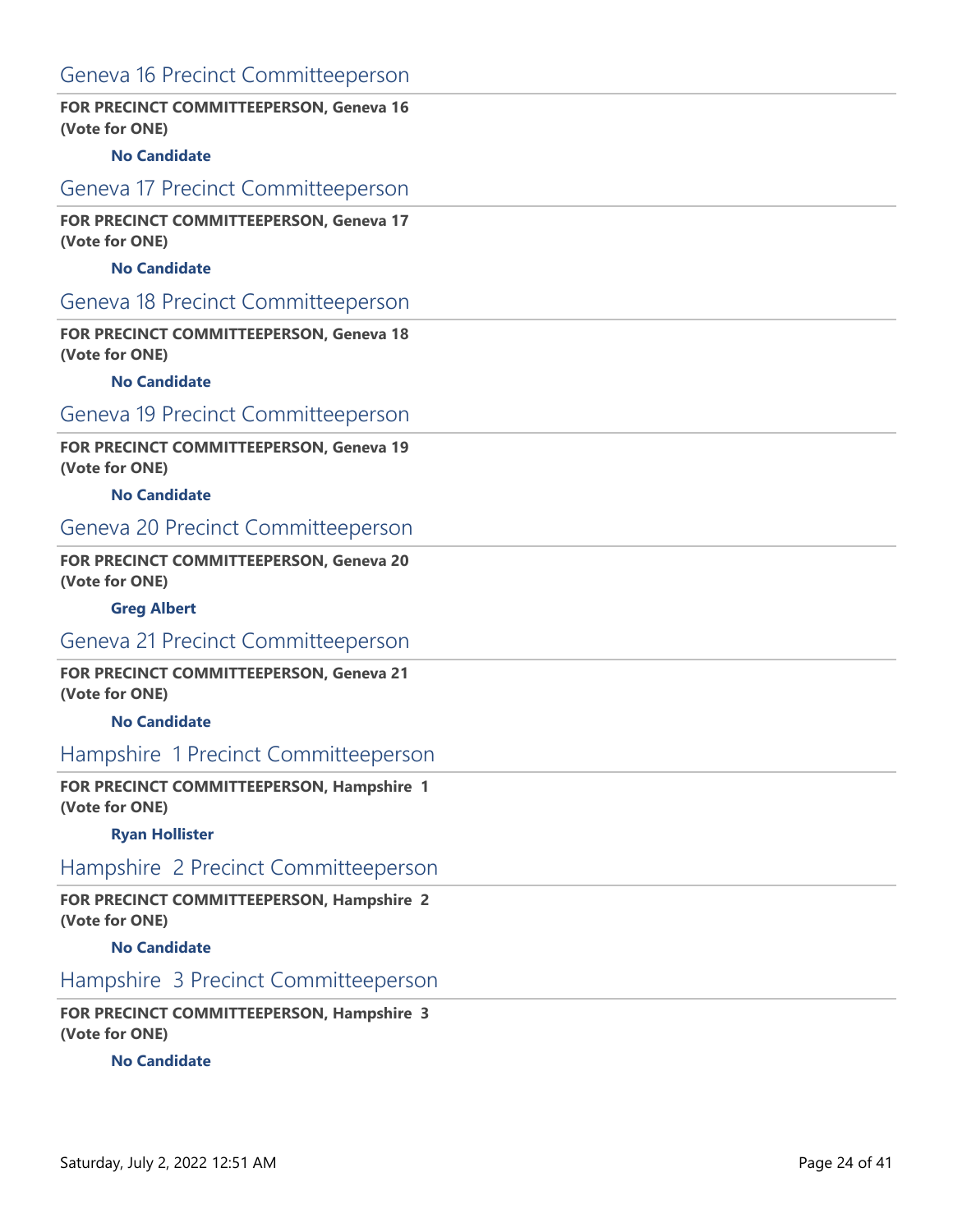# Kaneville 1 Precinct Committeeperson

### **FOR PRECINCT COMMITTEEPERSON, Kaneville 1 (Vote for ONE)**

#### **No Candidate**

Plato 1 Precinct Committeeperson

**FOR PRECINCT COMMITTEEPERSON, Plato 1 (Vote for ONE)**

### **No Candidate**

### Plato 2 Precinct Committeeperson

**FOR PRECINCT COMMITTEEPERSON, Plato 2 (Vote for ONE)**

#### **Carol J. Nightingale**

### Plato 3 Precinct Committeeperson

### **FOR PRECINCT COMMITTEEPERSON, Plato 3 (Vote for ONE)**

#### **No Candidate**

# Rutland 1 Precinct Committeeperson

#### **FOR PRECINCT COMMITTEEPERSON, Rutland 1 (Vote for ONE)**

#### **No Candidate**

### Rutland 2 Precinct Committeeperson

**FOR PRECINCT COMMITTEEPERSON, Rutland 2 (Vote for ONE)**

#### **Randy Outlaw**

# Rutland 3 Precinct Committeeperson

**FOR PRECINCT COMMITTEEPERSON, Rutland 3 (Vote for ONE)**

#### **No Candidate**

## Rutland 4 Precinct Committeeperson

**FOR PRECINCT COMMITTEEPERSON, Rutland 4 (Vote for ONE)**

**No Candidate**

# Rutland 5 Precinct Committeeperson

**FOR PRECINCT COMMITTEEPERSON, Rutland 5 (Vote for ONE)**

**Nancy Baron**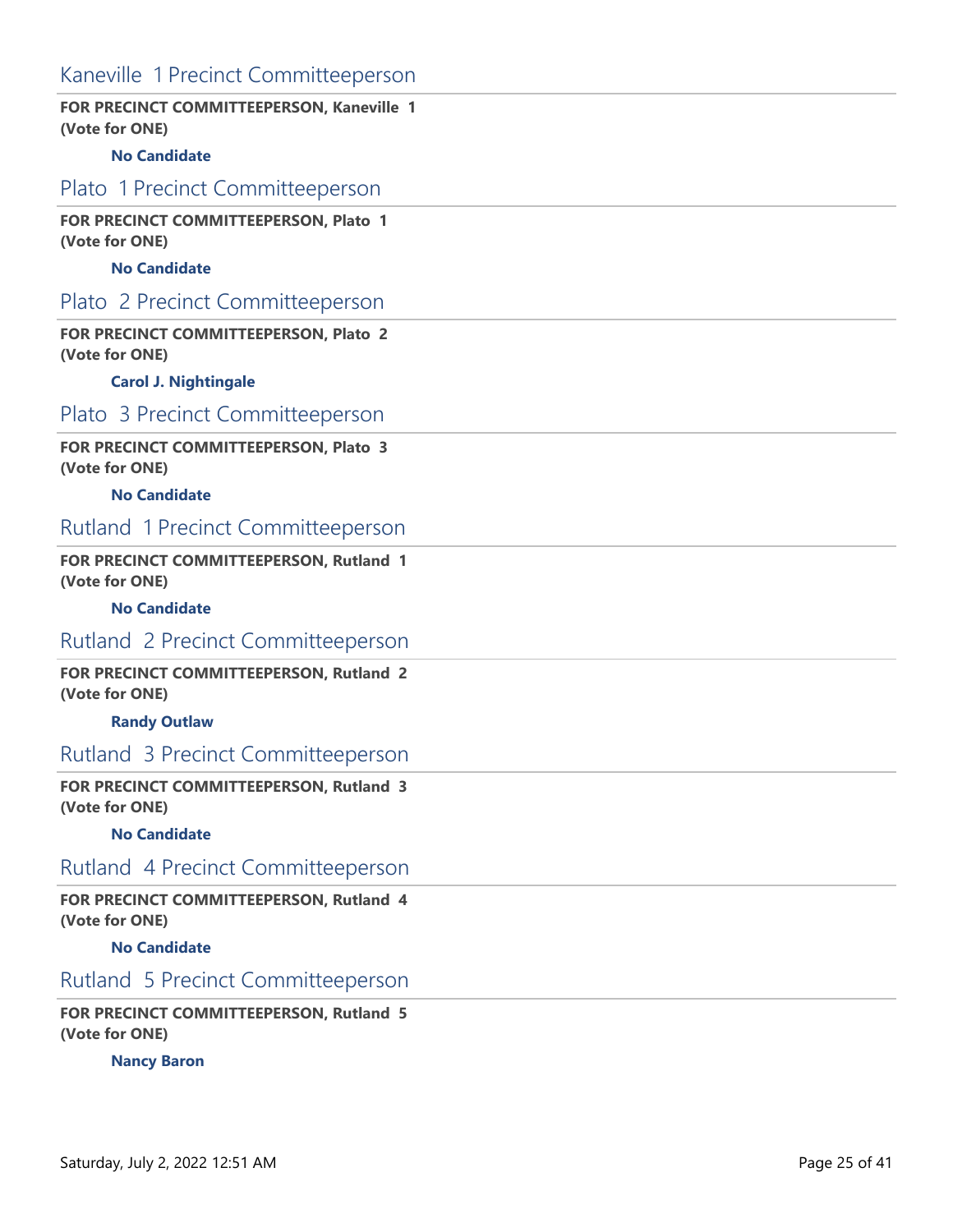# Rutland 6 Precinct Committeeperson

### **FOR PRECINCT COMMITTEEPERSON, Rutland 6 (Vote for ONE)**

### **No Candidate**

### Rutland 7 Precinct Committeeperson

**FOR PRECINCT COMMITTEEPERSON, Rutland 7 (Vote for ONE)**

### **No Candidate**

## Rutland 8 Precinct Committeeperson

**FOR PRECINCT COMMITTEEPERSON, Rutland 8 (Vote for ONE)**

#### **No Candidate**

## Rutland 9 Precinct Committeeperson

### **FOR PRECINCT COMMITTEEPERSON, Rutland 9 (Vote for ONE)**

#### **Geraldine Levine**

# St. Charles 1 Precinct Committeeperson

### **FOR PRECINCT COMMITTEEPERSON, St. Charles 1 (Vote for ONE)**

#### **No Candidate**

### St. Charles 2 Precinct Committeeperson

**FOR PRECINCT COMMITTEEPERSON, St. Charles 2 (Vote for ONE)**

#### **Sean Baker**

## St. Charles 3 Precinct Committeeperson

**FOR PRECINCT COMMITTEEPERSON, St. Charles 3 (Vote for ONE)**

#### **Eric Smith**

## St. Charles 4 Precinct Committeeperson

**FOR PRECINCT COMMITTEEPERSON, St. Charles 4 (Vote for ONE)**

**Tracy Boezwinkle**

# St. Charles 5 Precinct Committeeperson

**FOR PRECINCT COMMITTEEPERSON, St. Charles 5 (Vote for ONE)**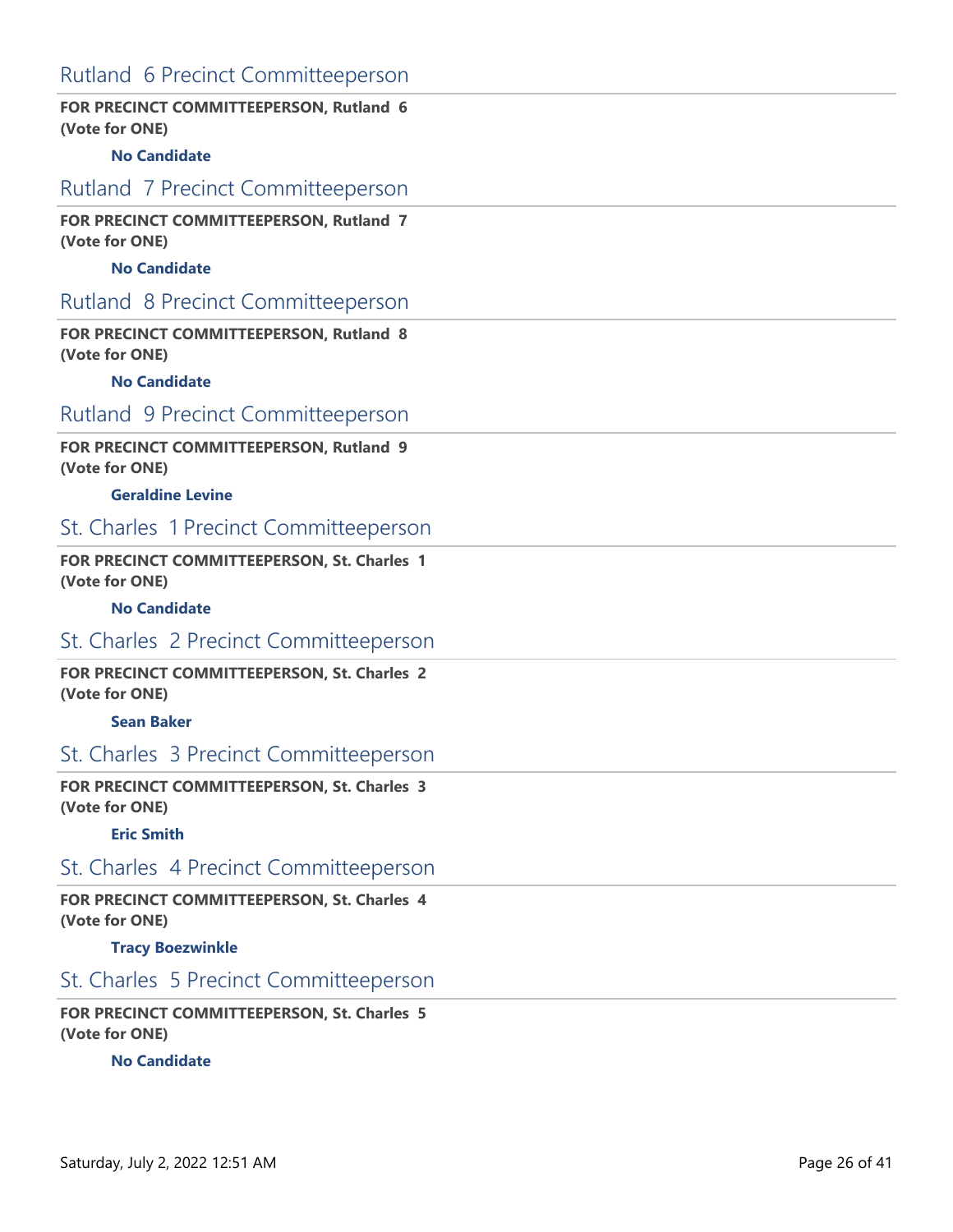# St. Charles 6 Precinct Committeeperson

### **FOR PRECINCT COMMITTEEPERSON, St. Charles 6 (Vote for ONE)**

### **No Candidate**

# St. Charles 7 Precinct Committeeperson

**FOR PRECINCT COMMITTEEPERSON, St. Charles 7 (Vote for ONE)**

### **No Candidate**

### St. Charles 8 Precinct Committeeperson

**FOR PRECINCT COMMITTEEPERSON, St. Charles 8 (Vote for ONE)**

#### **James J. Flanigan**

### St. Charles 9 Precinct Committeeperson

**FOR PRECINCT COMMITTEEPERSON, St. Charles 9 (Vote for ONE)**

#### **No Candidate**

### St. Charles 10 Precinct Committeeperson

**FOR PRECINCT COMMITTEEPERSON, St. Charles 10 (Vote for ONE)**

#### **No Candidate**

### St. Charles 11 Precinct Committeeperson

**FOR PRECINCT COMMITTEEPERSON, St. Charles 11 (Vote for ONE)**

**No Candidate**

# St. Charles 12 Precinct Committeeperson

**FOR PRECINCT COMMITTEEPERSON, St. Charles 12 (Vote for ONE)**

#### **No Candidate**

## St. Charles 13 Precinct Committeeperson

**FOR PRECINCT COMMITTEEPERSON, St. Charles 13 (Vote for ONE)**

**No Candidate**

# St. Charles 14 Precinct Committeeperson

**FOR PRECINCT COMMITTEEPERSON, St. Charles 14 (Vote for ONE)**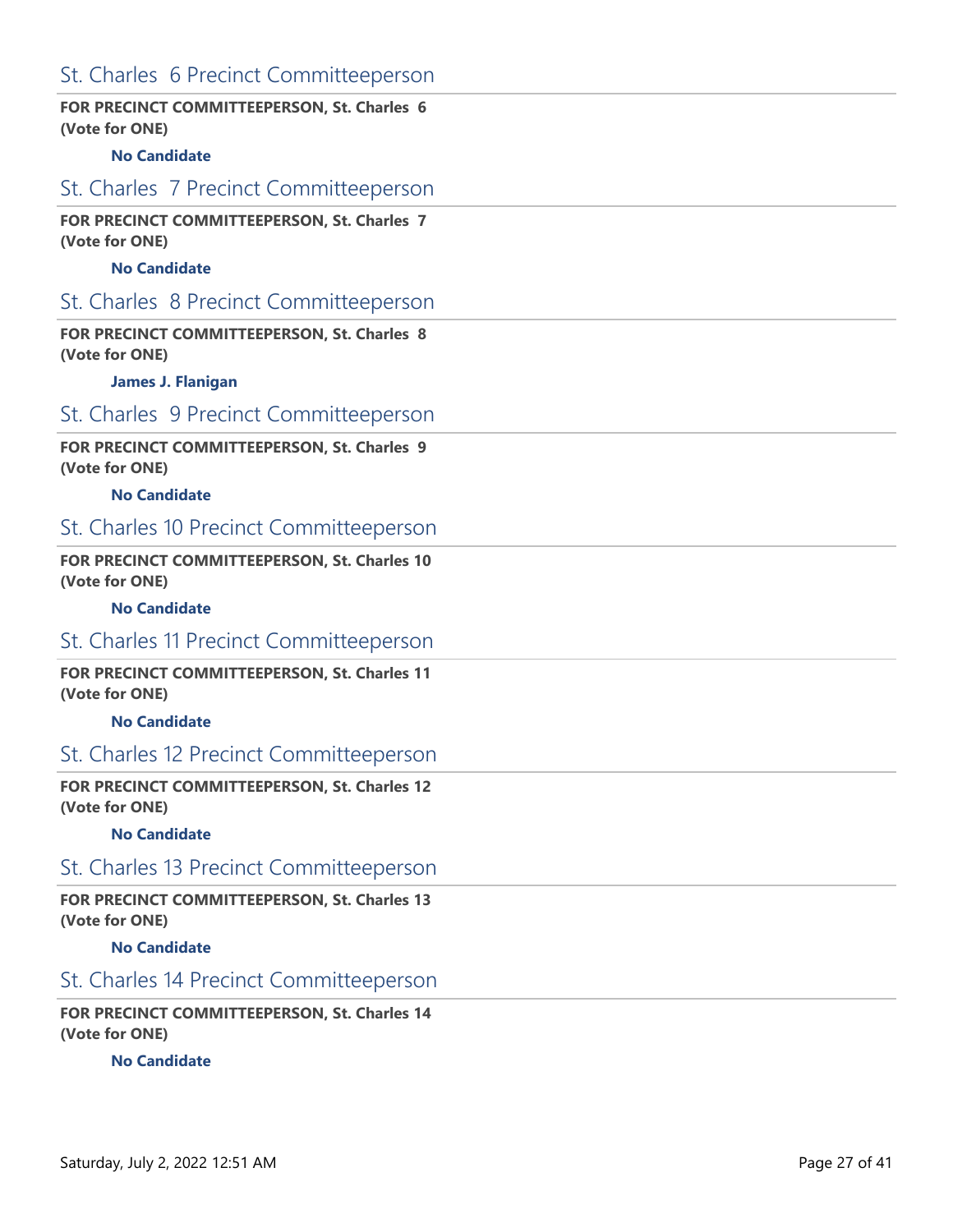# St. Charles 15 Precinct Committeeperson

### **FOR PRECINCT COMMITTEEPERSON, St. Charles 15 (Vote for ONE)**

### **No Candidate**

## St. Charles 16 Precinct Committeeperson

### **FOR PRECINCT COMMITTEEPERSON, St. Charles 16 (Vote for ONE)**

### **No Candidate**

### St. Charles 17 Precinct Committeeperson

**FOR PRECINCT COMMITTEEPERSON, St. Charles 17 (Vote for ONE)**

#### **Richard Treonis**

# St. Charles 18 Precinct Committeeperson

**FOR PRECINCT COMMITTEEPERSON, St. Charles 18 (Vote for ONE)**

#### **No Candidate**

# St. Charles 19 Precinct Committeeperson

### **FOR PRECINCT COMMITTEEPERSON, St. Charles 19 (Vote for ONE)**

**Marilyn Sudkamp**

### St. Charles 20 Precinct Committeeperson

**FOR PRECINCT COMMITTEEPERSON, St. Charles 20 (Vote for ONE)**

**No Candidate**

# St. Charles 21 Precinct Committeeperson

**FOR PRECINCT COMMITTEEPERSON, St. Charles 21 (Vote for ONE)**

**Marie M. Powell**

## St. Charles 22 Precinct Committeeperson

**FOR PRECINCT COMMITTEEPERSON, St. Charles 22 (Vote for ONE)**

**Ruth Kuzmanic**

# St. Charles 23 Precinct Committeeperson

**FOR PRECINCT COMMITTEEPERSON, St. Charles 23 (Vote for ONE)**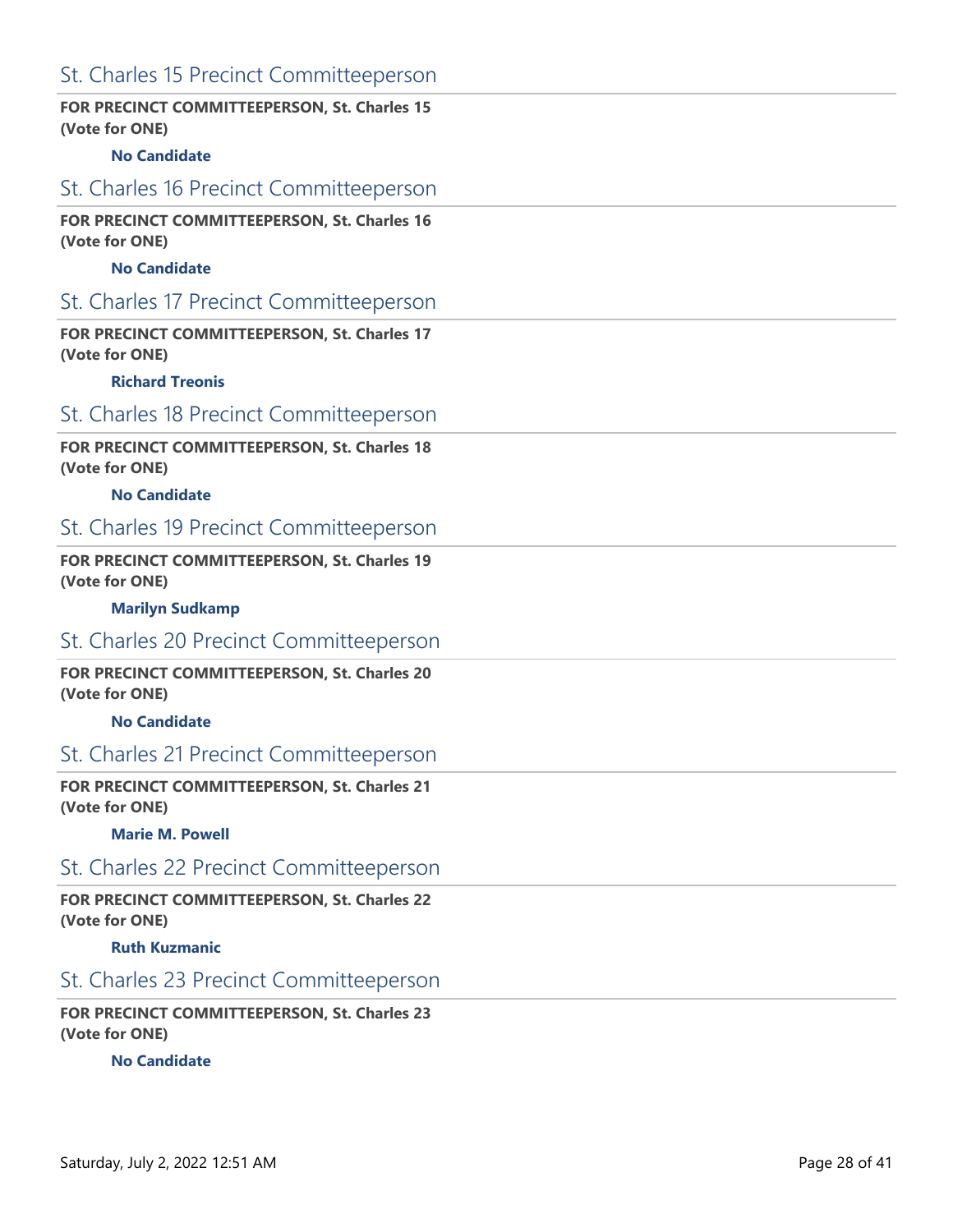# St. Charles 24 Precinct Committeeperson

### **FOR PRECINCT COMMITTEEPERSON, St. Charles 24 (Vote for ONE)**

### **No Candidate**

# St. Charles 25 Precinct Committeeperson

### **FOR PRECINCT COMMITTEEPERSON, St. Charles 25 (Vote for ONE)**

### **Stephen Bruesewitz**

# St. Charles 26 Precinct Committeeperson

### **FOR PRECINCT COMMITTEEPERSON, St. Charles 26 (Vote for ONE)**

#### **Linda R. Robertson**

# St. Charles 27 Precinct Committeeperson

### **FOR PRECINCT COMMITTEEPERSON, St. Charles 27 (Vote for ONE)**

#### **No Candidate**

# St. Charles 28 Precinct Committeeperson

### **FOR PRECINCT COMMITTEEPERSON, St. Charles 28 (Vote for ONE)**

#### **No Candidate**

### St. Charles 29 Precinct Committeeperson

**FOR PRECINCT COMMITTEEPERSON, St. Charles 29 (Vote for ONE)**

#### **Ted Penesis**

## St. Charles 30 Precinct Committeeperson

**FOR PRECINCT COMMITTEEPERSON, St. Charles 30 (Vote for ONE)**

#### **David Stohler**

## St. Charles 31 Precinct Committeeperson

**FOR PRECINCT COMMITTEEPERSON, St. Charles 31 (Vote for ONE)**

### **No Candidate**

# St. Charles 32 Precinct Committeeperson

**FOR PRECINCT COMMITTEEPERSON, St. Charles 32 (Vote for ONE)**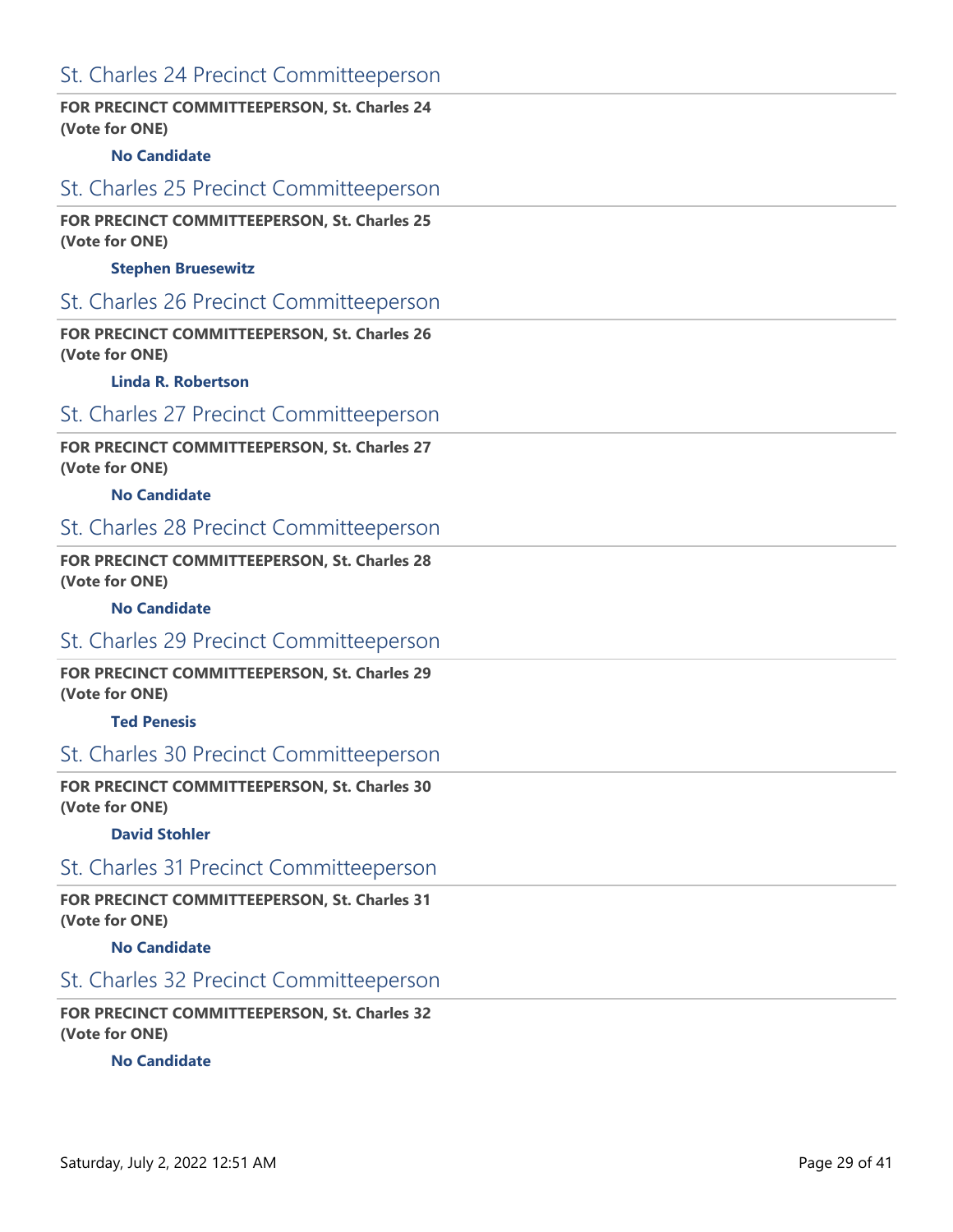# St. Charles 33 Precinct Committeeperson

### **FOR PRECINCT COMMITTEEPERSON, St. Charles 33 (Vote for ONE)**

### **No Candidate**

## St. Charles 34 Precinct Committeeperson

**FOR PRECINCT COMMITTEEPERSON, St. Charles 34 (Vote for ONE)**

#### **William K. Bachman**

### Sugar Grove 1 Precinct Committeeperson

**FOR PRECINCT COMMITTEEPERSON, Sugar Grove 1 (Vote for ONE)**

#### **No Candidate**

# Sugar Grove 2 Precinct Committeeperson

**FOR PRECINCT COMMITTEEPERSON, Sugar Grove 2 (Vote for ONE)**

#### **Tina Medlin Willson**

### Sugar Grove 3 Precinct Committeeperson

**FOR PRECINCT COMMITTEEPERSON, Sugar Grove 3 (Vote for ONE)**

#### **No Candidate**

### Sugar Grove 4 Precinct Committeeperson

**FOR PRECINCT COMMITTEEPERSON, Sugar Grove 4 (Vote for ONE)**

**Deirdre L. Battaglia**

## Sugar Grove 5 Precinct Committeeperson

**FOR PRECINCT COMMITTEEPERSON, Sugar Grove 5 (Vote for ONE)**

#### **No Candidate**

Sugar Grove 6 Precinct Committeeperson

**FOR PRECINCT COMMITTEEPERSON, Sugar Grove 6 (Vote for ONE)**

**No Candidate**

## Virgil 1 Precinct Committeeperson

**FOR PRECINCT COMMITTEEPERSON, Virgil 1 (Vote for ONE)**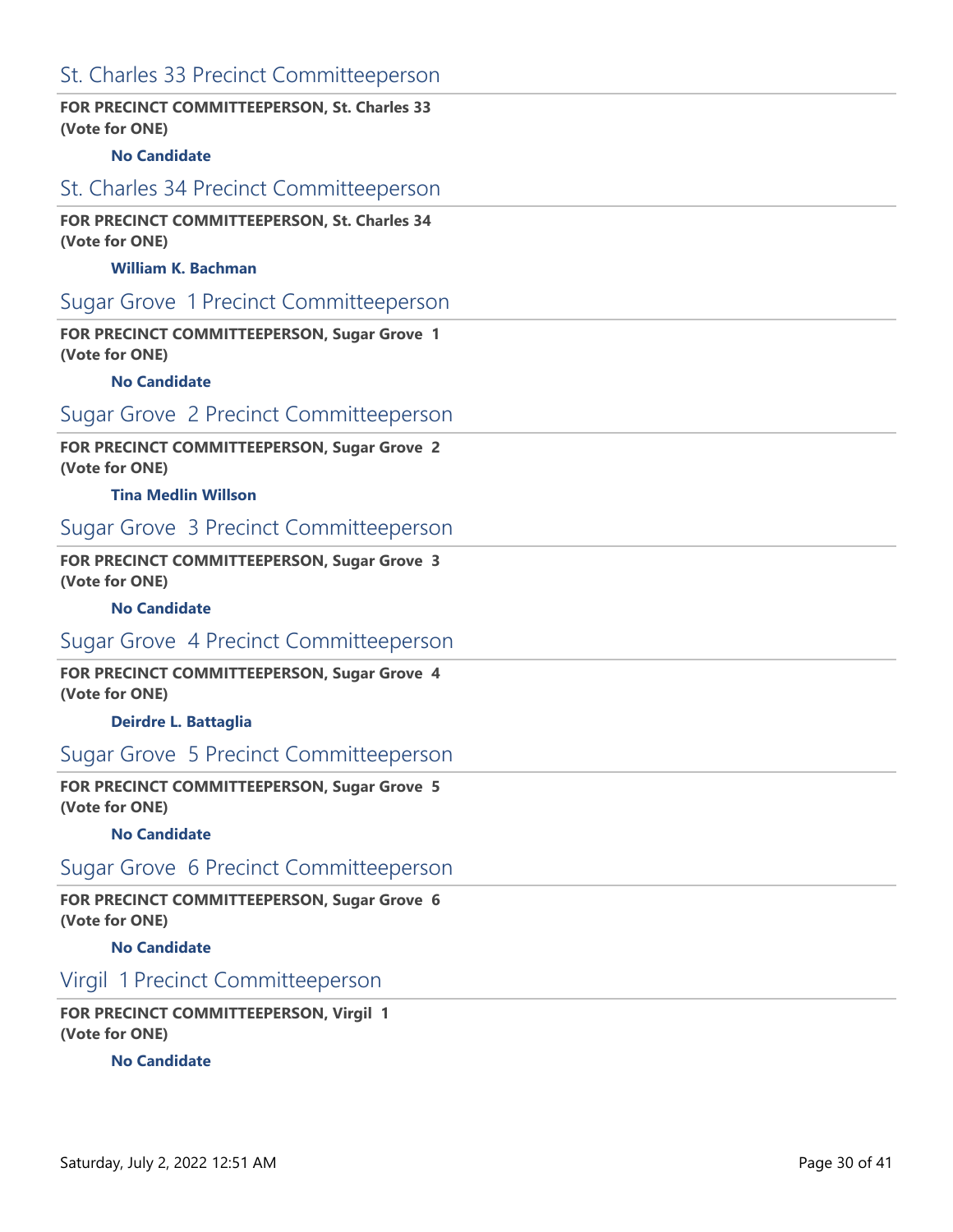# Virgil 2 Precinct Committeeperson

### **FOR PRECINCT COMMITTEEPERSON, Virgil 2 (Vote for ONE)**

### **No Candidate**

### Ward 01 Pct 01 Precinct Committeeperson

### **FOR PRECINCT COMMITTEEPERSON, Ward 01 Pct 01 (Vote for ONE)**

### **Arlisia Dockery**

# Ward 01 Pct 02 Precinct Committeeperson

### **FOR PRECINCT COMMITTEEPERSON, Ward 01 Pct 02 (Vote for ONE)**

#### **Samuel Nunez, II**

### Ward 01 Pct 03 Precinct Committeeperson

**FOR PRECINCT COMMITTEEPERSON, Ward 01 Pct 03 (Vote for ONE)**

#### **Juan Sifuentes (Withdrawn)**

**No Candidate**

### Ward 01 Pct 04 Precinct Committeeperson

#### **FOR PRECINCT COMMITTEEPERSON, Ward 01 Pct 04 (Vote for ONE)**

#### **Hector Velazquez**

## Ward 01 Pct 05 Precinct Committeeperson

**FOR PRECINCT COMMITTEEPERSON, Ward 01 Pct 05 (Vote for ONE)**

#### **Theresa Barreiro**

**Richard R. Leonard**

### Ward 01 Pct 06 Precinct Committeeperson

#### **FOR PRECINCT COMMITTEEPERSON, Ward 01 Pct 06 (Vote for ONE)**

#### **Jerry Butler**

# Ward 01 Pct 07 Precinct Committeeperson

**FOR PRECINCT COMMITTEEPERSON, Ward 01 Pct 07 (Vote for ONE)**

### **No Candidate**

# Ward 01 Pct 08 Precinct Committeeperson

**FOR PRECINCT COMMITTEEPERSON, Ward 01 Pct 08 (Vote for ONE)**

### **Dorothy Smith**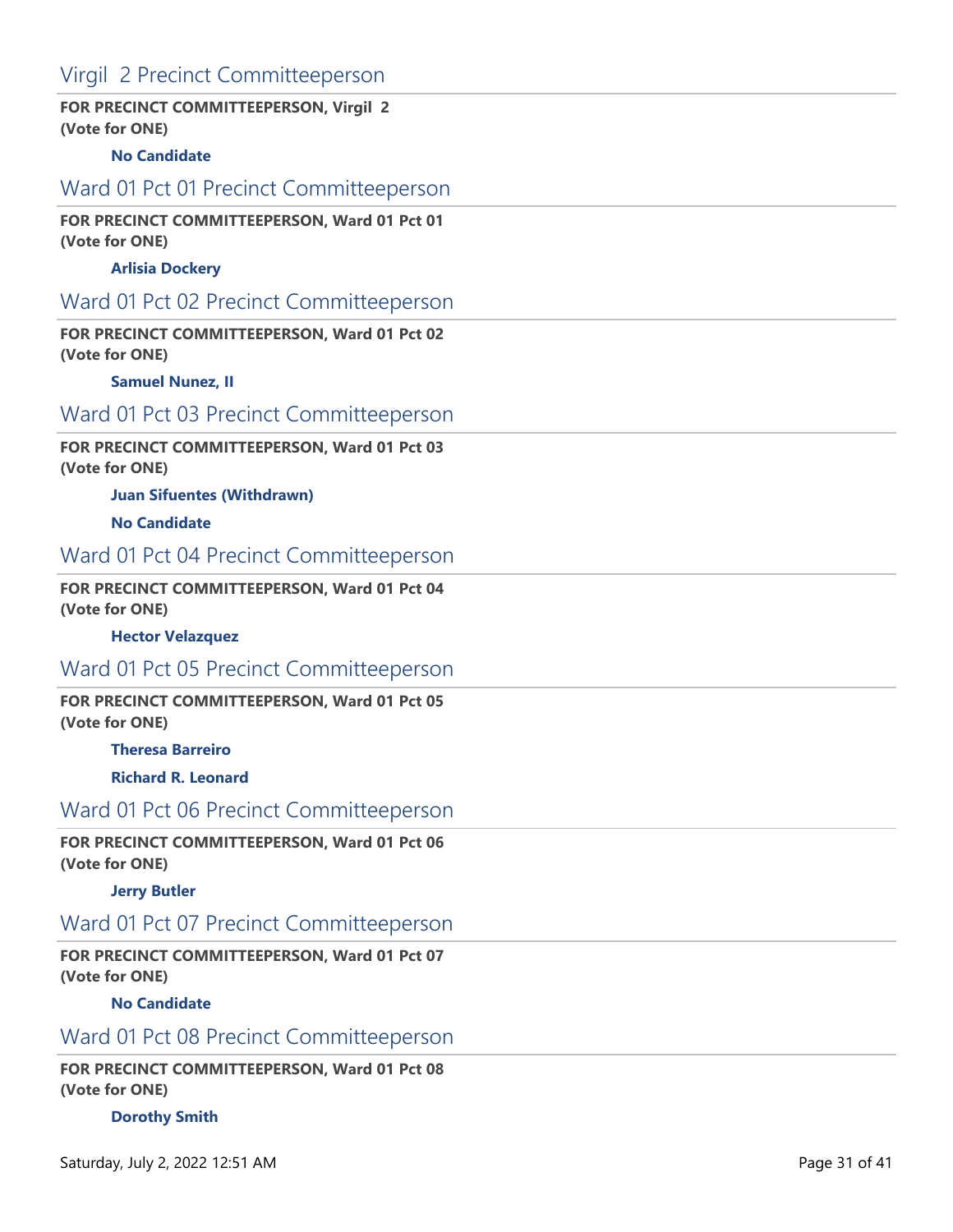# Ward 01 Pct 09 Precinct Committeeperson

### **FOR PRECINCT COMMITTEEPERSON, Ward 01 Pct 09 (Vote for ONE)**

### **Darnell Gibson**

## Ward 02 Pct 01 Precinct Committeeperson

### **FOR PRECINCT COMMITTEEPERSON, Ward 02 Pct 01 (Vote for ONE)**

### **No Candidate**

# Ward 02 Pct 02 Precinct Committeeperson

### **FOR PRECINCT COMMITTEEPERSON, Ward 02 Pct 02 (Vote for ONE)**

#### **Virginia Matthews**

# Ward 02 Pct 03 Precinct Committeeperson

### **FOR PRECINCT COMMITTEEPERSON, Ward 02 Pct 03 (Vote for ONE)**

#### **No Candidate**

### Ward 02 Pct 04 Precinct Committeeperson

### **FOR PRECINCT COMMITTEEPERSON, Ward 02 Pct 04 (Vote for ONE)**

#### **No Candidate**

### Ward 02 Pct 05 Precinct Committeeperson

### **FOR PRECINCT COMMITTEEPERSON, Ward 02 Pct 05 (Vote for ONE)**

#### **No Candidate**

## Ward 02 Pct 06 Precinct Committeeperson

#### **FOR PRECINCT COMMITTEEPERSON, Ward 02 Pct 06 (Vote for ONE)**

#### **Athalia Grant**

### Ward 03 Pct 01 Precinct Committeeperson

#### **FOR PRECINCT COMMITTEEPERSON, Ward 03 Pct 01 (Vote for ONE)**

#### **Ekaterini "Kate" Mesiacos**

## Ward 03 Pct 02 Precinct Committeeperson

### **FOR PRECINCT COMMITTEEPERSON, Ward 03 Pct 02 (Vote for ONE)**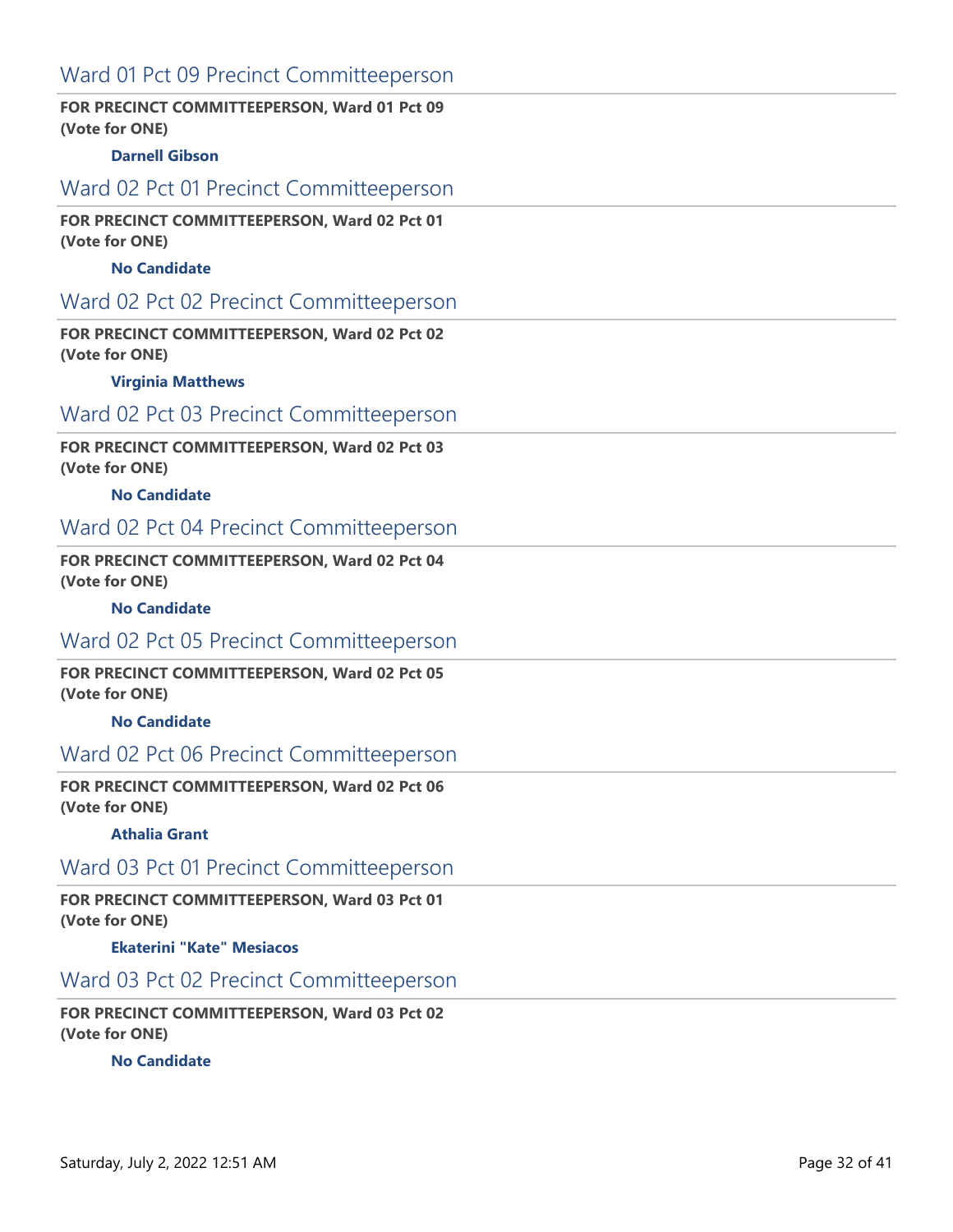# Ward 03 Pct 03 Precinct Committeeperson

### **FOR PRECINCT COMMITTEEPERSON, Ward 03 Pct 03 (Vote for ONE)**

### **Helen Ratzlow**

## Ward 03 Pct 04 Precinct Committeeperson

#### **FOR PRECINCT COMMITTEEPERSON, Ward 03 Pct 04 (Vote for ONE)**

### **Michelle Gumz**

# Ward 03 Pct 05 Precinct Committeeperson

### **FOR PRECINCT COMMITTEEPERSON, Ward 03 Pct 05 (Vote for ONE)**

#### **Barbara Hernandez**

# Ward 03 Pct 06 Precinct Committeeperson

### **FOR PRECINCT COMMITTEEPERSON, Ward 03 Pct 06 (Vote for ONE)**

#### **Margarita Ferguson**

# Ward 03 Pct 07 Precinct Committeeperson

### **FOR PRECINCT COMMITTEEPERSON, Ward 03 Pct 07 (Vote for ONE)**

#### **No Candidate**

### Ward 04 Pct 01 Precinct Committeeperson

### **FOR PRECINCT COMMITTEEPERSON, Ward 04 Pct 01 (Vote for ONE)**

#### **No Candidate**

## Ward 04 Pct 02 Precinct Committeeperson

#### **FOR PRECINCT COMMITTEEPERSON, Ward 04 Pct 02 (Vote for ONE)**

#### **No Candidate**

### Ward 04 Pct 03 Precinct Committeeperson

#### **FOR PRECINCT COMMITTEEPERSON, Ward 04 Pct 03 (Vote for ONE)**

#### **No Candidate**

# Ward 04 Pct 04 Precinct Committeeperson

### **FOR PRECINCT COMMITTEEPERSON, Ward 04 Pct 04 (Vote for ONE)**

### **Juan Reyna**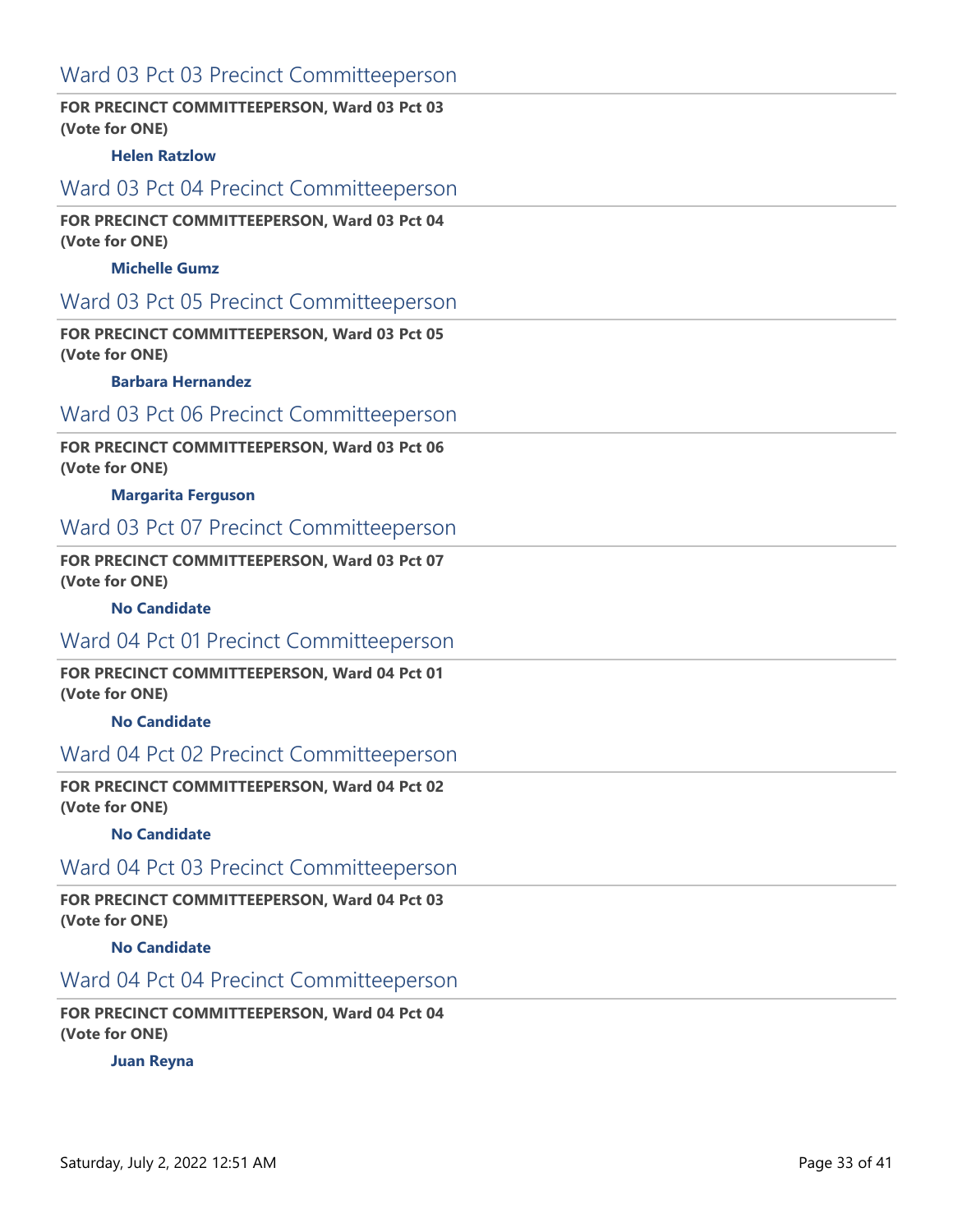# Ward 04 Pct 05 Precinct Committeeperson

### **FOR PRECINCT COMMITTEEPERSON, Ward 04 Pct 05 (Vote for ONE)**

### **No Candidate**

## Ward 04 Pct 06 Precinct Committeeperson

### **FOR PRECINCT COMMITTEEPERSON, Ward 04 Pct 06 (Vote for ONE)**

### **Greg Elsbree**

# Ward 04 Pct 07 Precinct Committeeperson

### **FOR PRECINCT COMMITTEEPERSON, Ward 04 Pct 07 (Vote for ONE)**

#### **Mavis Bates**

### Ward 04 Pct 08 Precinct Committeeperson

### **FOR PRECINCT COMMITTEEPERSON, Ward 04 Pct 08 (Vote for ONE)**

#### **Laurence J. Quick**

### Ward 04 Pct 09 Precinct Committeeperson

### **FOR PRECINCT COMMITTEEPERSON, Ward 04 Pct 09 (Vote for ONE)**

#### **No Candidate**

### Ward 04 Pct 10 Precinct Committeeperson

#### **FOR PRECINCT COMMITTEEPERSON, Ward 04 Pct 10 (Vote for ONE)**

### **Brian Pollock**

#### **Arsenia Harris**

# Ward 05 Pct 01 Precinct Committeeperson

#### **FOR PRECINCT COMMITTEEPERSON, Ward 05 Pct 01 (Vote for ONE)**

#### **No Candidate**

### Ward 05 Pct 02 Precinct Committeeperson

### **FOR PRECINCT COMMITTEEPERSON, Ward 05 Pct 02 (Vote for ONE)**

#### **Deb Fisher**

# Ward 05 Pct 03 Precinct Committeeperson

### **FOR PRECINCT COMMITTEEPERSON, Ward 05 Pct 03 (Vote for ONE)**

#### **William Catching**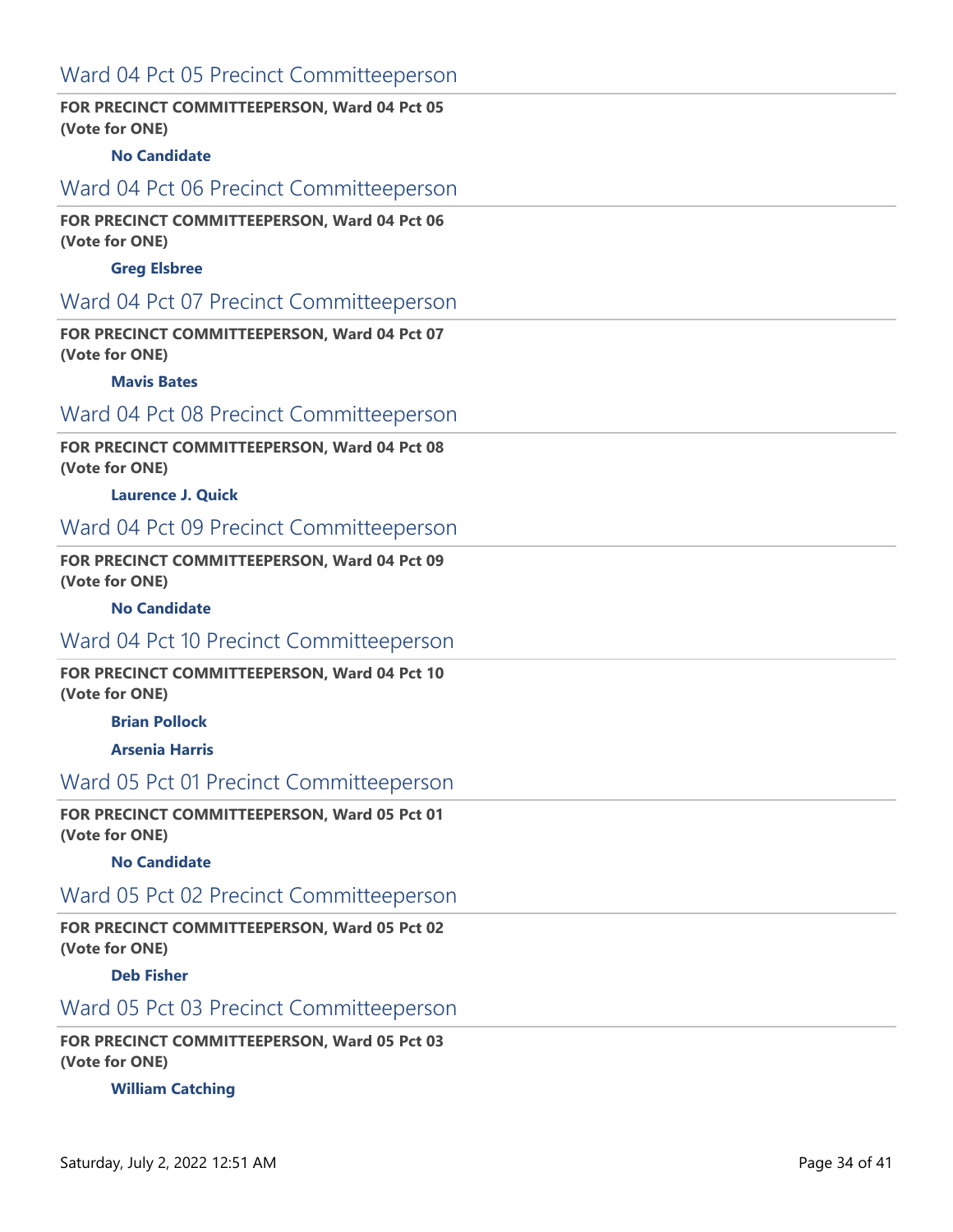# Ward 05 Pct 04 Precinct Committeeperson

### **FOR PRECINCT COMMITTEEPERSON, Ward 05 Pct 04 (Vote for ONE)**

### **Casildo "Casey" Cuevas**

## Ward 05 Pct 05 Precinct Committeeperson

#### **FOR PRECINCT COMMITTEEPERSON, Ward 05 Pct 05 (Vote for ONE)**

### **Georgina Poole**

# Ward 05 Pct 06 Precinct Committeeperson

### **FOR PRECINCT COMMITTEEPERSON, Ward 05 Pct 06 (Vote for ONE)**

#### **Juan Thomas**

# Ward 05 Pct 07 Precinct Committeeperson

### **FOR PRECINCT COMMITTEEPERSON, Ward 05 Pct 07 (Vote for ONE)**

#### **Derrick Smith**

### Ward 05 Pct 08 Precinct Committeeperson

### **FOR PRECINCT COMMITTEEPERSON, Ward 05 Pct 08 (Vote for ONE)**

#### **No Candidate**

### Ward 05 Pct 09 Precinct Committeeperson

### **FOR PRECINCT COMMITTEEPERSON, Ward 05 Pct 09 (Vote for ONE)**

#### **No Candidate**

## Ward 05 Pct 10 Precinct Committeeperson

#### **FOR PRECINCT COMMITTEEPERSON, Ward 05 Pct 10 (Vote for ONE)**

#### **Henry G. Johnson, Jr.**

### Ward 05 Pct 11 Precinct Committeeperson

### **FOR PRECINCT COMMITTEEPERSON, Ward 05 Pct 11 (Vote for ONE)**

#### **No Candidate**

# Ward 05 Pct 12 Precinct Committeeperson

### **FOR PRECINCT COMMITTEEPERSON, Ward 05 Pct 12 (Vote for ONE)**

### **John W. Anderson**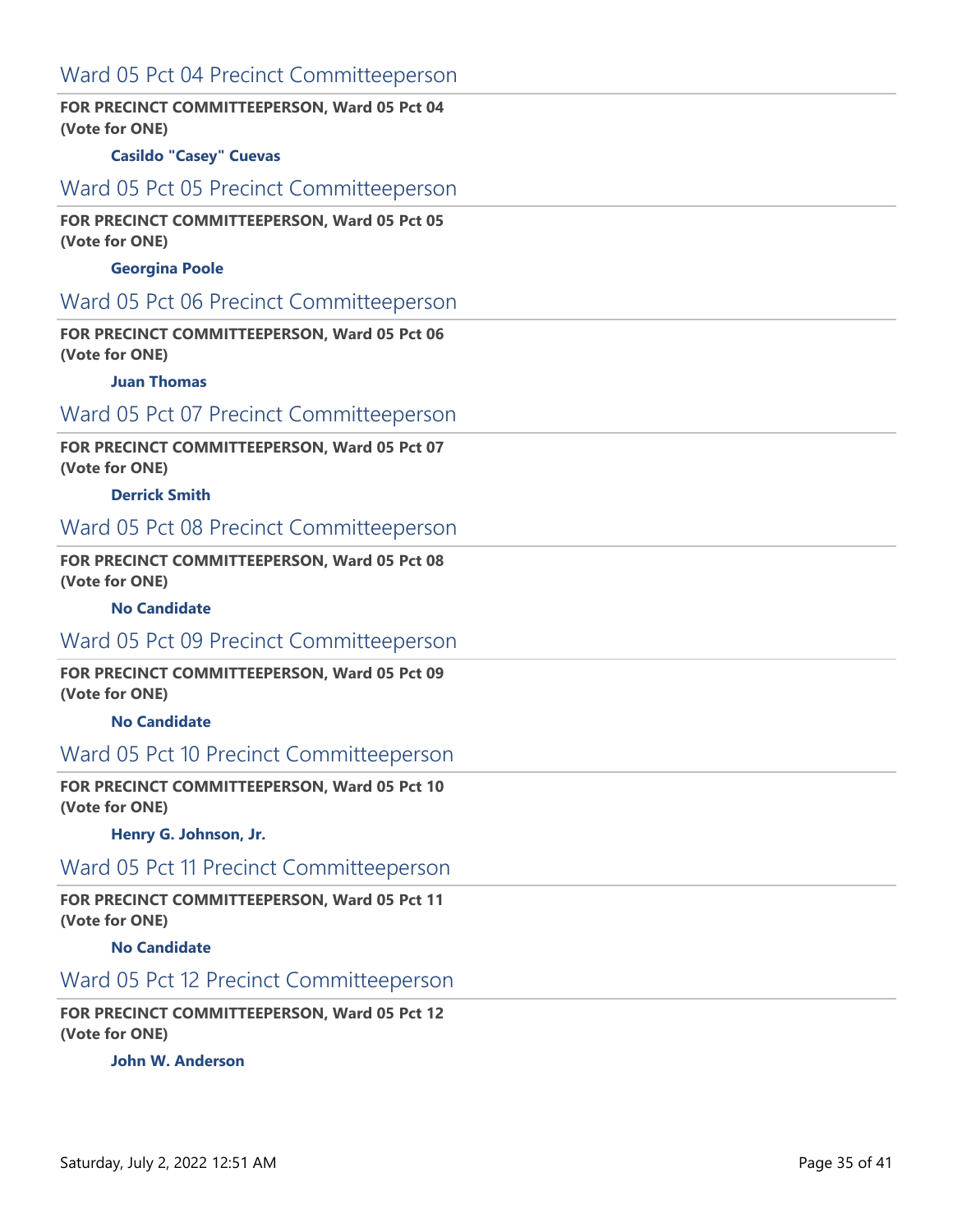# Ward 05 Pct 13 Precinct Committeeperson

### **FOR PRECINCT COMMITTEEPERSON, Ward 05 Pct 13 (Vote for ONE)**

### **No Candidate**

## Ward 05 Pct 14 Precinct Committeeperson

**FOR PRECINCT COMMITTEEPERSON, Ward 05 Pct 14 (Vote for ONE)**

### **No Candidate**

### Ward 06 Pct 01 Precinct Committeeperson

**FOR PRECINCT COMMITTEEPERSON, Ward 06 Pct 01 (Vote for ONE)**

#### **No Candidate**

# Ward 06 Pct 02 Precinct Committeeperson

**FOR PRECINCT COMMITTEEPERSON, Ward 06 Pct 02 (Vote for ONE)**

#### **Matt Hanson**

### Ward 06 Pct 03 Precinct Committeeperson

**FOR PRECINCT COMMITTEEPERSON, Ward 06 Pct 03 (Vote for ONE)**

#### **Eva Rodgers**

### Ward 06 Pct 04 Precinct Committeeperson

**FOR PRECINCT COMMITTEEPERSON, Ward 06 Pct 04 (Vote for ONE)**

**Lorenzo Estrada**

**Ricky Rodgers**

# Ward 06 Pct 05 Precinct Committeeperson

**FOR PRECINCT COMMITTEEPERSON, Ward 06 Pct 05 (Vote for ONE)**

#### **Benito Rivera**

**Veronica Cantu**

# Ward 06 Pct 06 Precinct Committeeperson

**FOR PRECINCT COMMITTEEPERSON, Ward 06 Pct 06 (Vote for ONE)**

### **Dolores M. Hicks**

# Ward 06 Pct 07 Precinct Committeeperson

**FOR PRECINCT COMMITTEEPERSON, Ward 06 Pct 07 (Vote for ONE)**

### **Matthew J. Orr**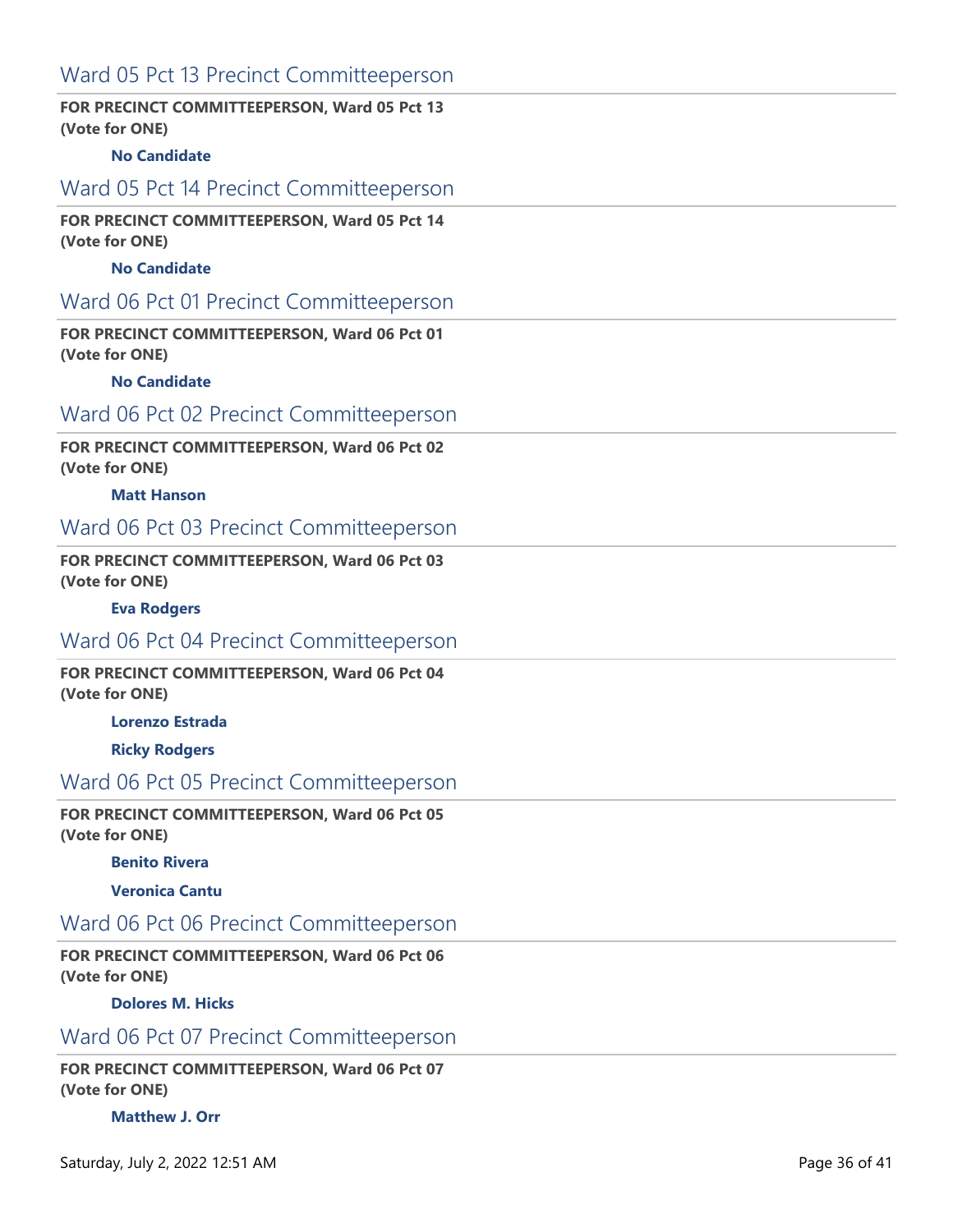# Ward 06 Pct 08 Precinct Committeeperson

### **FOR PRECINCT COMMITTEEPERSON, Ward 06 Pct 08 (Vote for ONE)**

### **No Candidate**

## Ward 06 Pct 09 Precinct Committeeperson

### **FOR PRECINCT COMMITTEEPERSON, Ward 06 Pct 09 (Vote for ONE)**

### **No Candidate**

### Ward 06 Pct 10 Precinct Committeeperson

**FOR PRECINCT COMMITTEEPERSON, Ward 06 Pct 10 (Vote for ONE)**

#### **Durrell E. Williams**

# Ward 07 Pct 01 Precinct Committeeperson

**FOR PRECINCT COMMITTEEPERSON, Ward 07 Pct 01 (Vote for ONE)**

#### **No Candidate**

### Ward 07 Pct 02 Precinct Committeeperson

**FOR PRECINCT COMMITTEEPERSON, Ward 07 Pct 02 (Vote for ONE)**

**Andrew L. Burt (Withdrawn)**

#### **No Candidate**

# Ward 07 Pct 03 Precinct Committeeperson

**FOR PRECINCT COMMITTEEPERSON, Ward 07 Pct 03 (Vote for ONE)**

#### **Alex Arroyo**

### Ward 07 Pct 04 Precinct Committeeperson

**FOR PRECINCT COMMITTEEPERSON, Ward 07 Pct 04 (Vote for ONE)**

#### **No Candidate**

### Ward 07 Pct 05 Precinct Committeeperson

**FOR PRECINCT COMMITTEEPERSON, Ward 07 Pct 05 (Vote for ONE)**

**No Candidate**

# Ward 07 Pct 06 Precinct Committeeperson

**FOR PRECINCT COMMITTEEPERSON, Ward 07 Pct 06 (Vote for ONE)**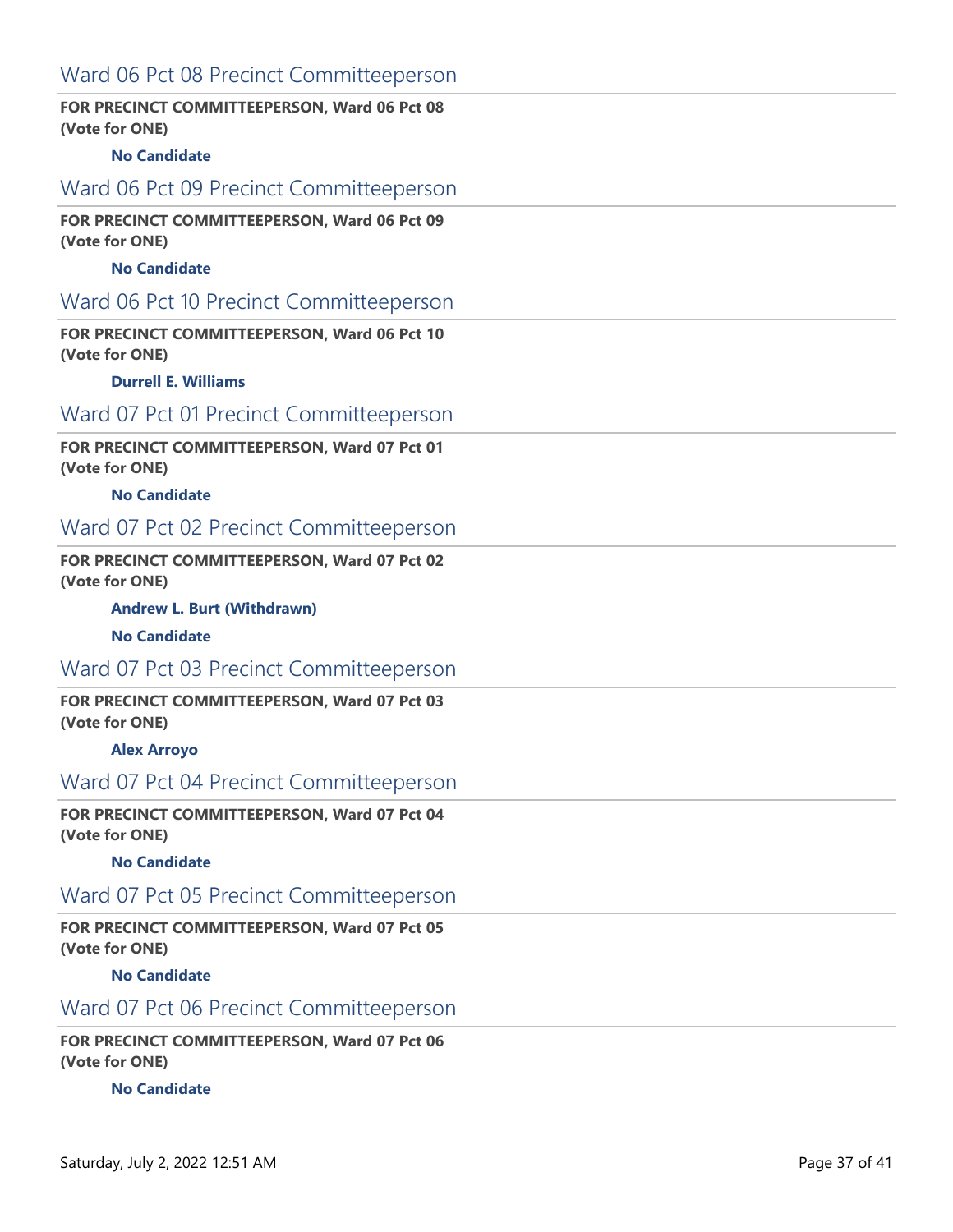# Ward 10 Pct 01 Precinct Committeeperson

### **FOR PRECINCT COMMITTEEPERSON, Ward 10 Pct 01 (Vote for ONE)**

### **No Candidate**

## National Delegate Cd06

**FOR DELEGATE TO THE NATIONAL NOMINATING CONVENTION SIXTH CONGRESSIONAL DISTRICT (Vote for SIX)**

**Cynthia Borbas (Warren) Patrick Watson (Warren) Margaret De La Rosa (Warren) Sik Son (Warren) Erica Bray-Parker (Warren) Reid McCollum (Warren) Lynn Casey-Maher (Sanders) Elisa Devlin (Sanders) Shelia Rawat (Sanders) Dan Bailey (Sanders) Anthony Hinsberger (Sanders) George J. Kiebala (Sanders) Jeremy Dyson (Yang) Lisa Pocius (Yang) Gabriel Edwards (Yang) Kimberly Woodson (Yang) Christopher Espinoza (Buttigieg) Julian Morgen (Buttigieg) Maria Peterson (Buttigieg) Nancy Shepherdson (Buttigieg) Maryann Vazquez (Buttigieg) Brian Zheng (Buttigieg) Elizabeth Penesis (Biden) Brian J. McPartlin (Biden) Sonia Desai Bhagwakar (Biden) David R. Andalcio (Biden) Amanda Howland (Biden) Steven M. Shetsky (Biden) Kyle Carlson (Klobuchar) Mike Zanillo (Klobuchar) Kathryn Vlahos (Klobuchar)**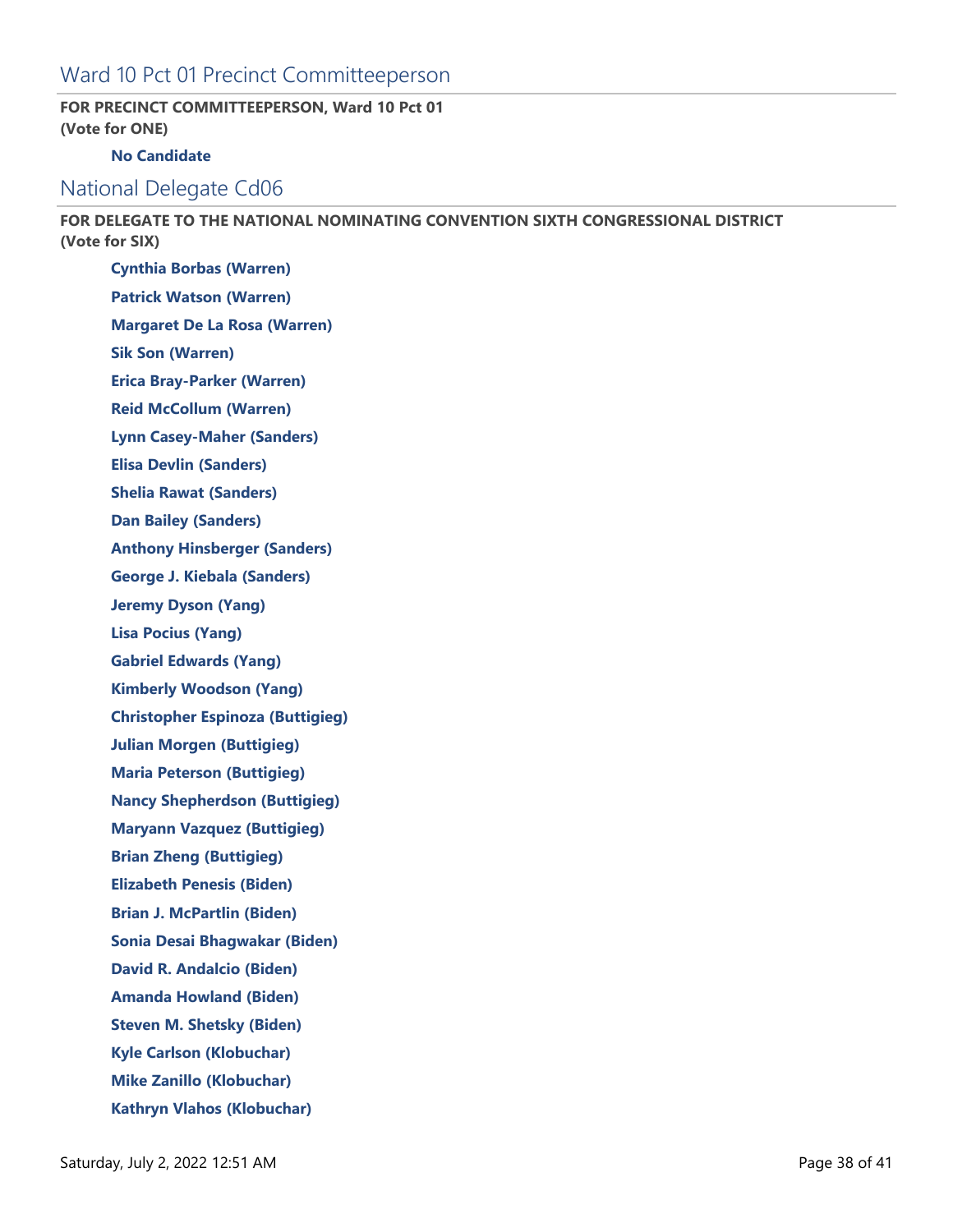**Deanna (Dee) Darling (Klobuchar)**

**Terra Costa Howard (Klobuchar)**

**Gerald Stapleton (Klobuchar)**

# National Delegate Cd08

**FOR DELEGATE TO THE NATIONAL NOMINATING CONVENTION EIGHTH CONGRESSIONAL DISTRICT (Vote for FIVE)**

**Adriana Barriga-Green (Sanders) Brenda Rodgers (Sanders) Colleen LaVigne (Sanders) Gary Kleppe (Sanders) Patrick Gordon (Sanders) Cristina Castro (Warren) Nasir Jahangir (Warren) Hanna Hyman (Warren) Theodore "Ted" J. Mason (Warren) Anna Moeller (Warren) Paul Fasse (Yang) Kathleen Griffin (Biden) Fred Crespo (Biden) Nazneen Hashmi (Biden) Demetrius Gibson (Biden) B. Ivonne Hopkins (Biden) Bunheng Lai (Yang) Kevin Morrison (Buttigieg) Matthew Steward (Buttigieg) Lynne Stornello (Buttigieg) Matt Sutton (Buttigieg) Mohammed Mortoja (Klobuchar)**

**Joseph Wentzel (Klobuchar)**

**Maria Vesey (Klobuchar)**

# National Delegate Cd11

**FOR DELEGATE TO THE NATIONAL NOMINATING CONVENTION ELEVENTH CONGRESSIONAL DISTRICT (Vote for FIVE)**

**Alex Arroyo (Buttigieg) John Atkinson (Buttigieg) Julia Beckman (Buttigieg) Tom Braxton (Buttigieg) Stephanie Kifowit (Buttigieg)**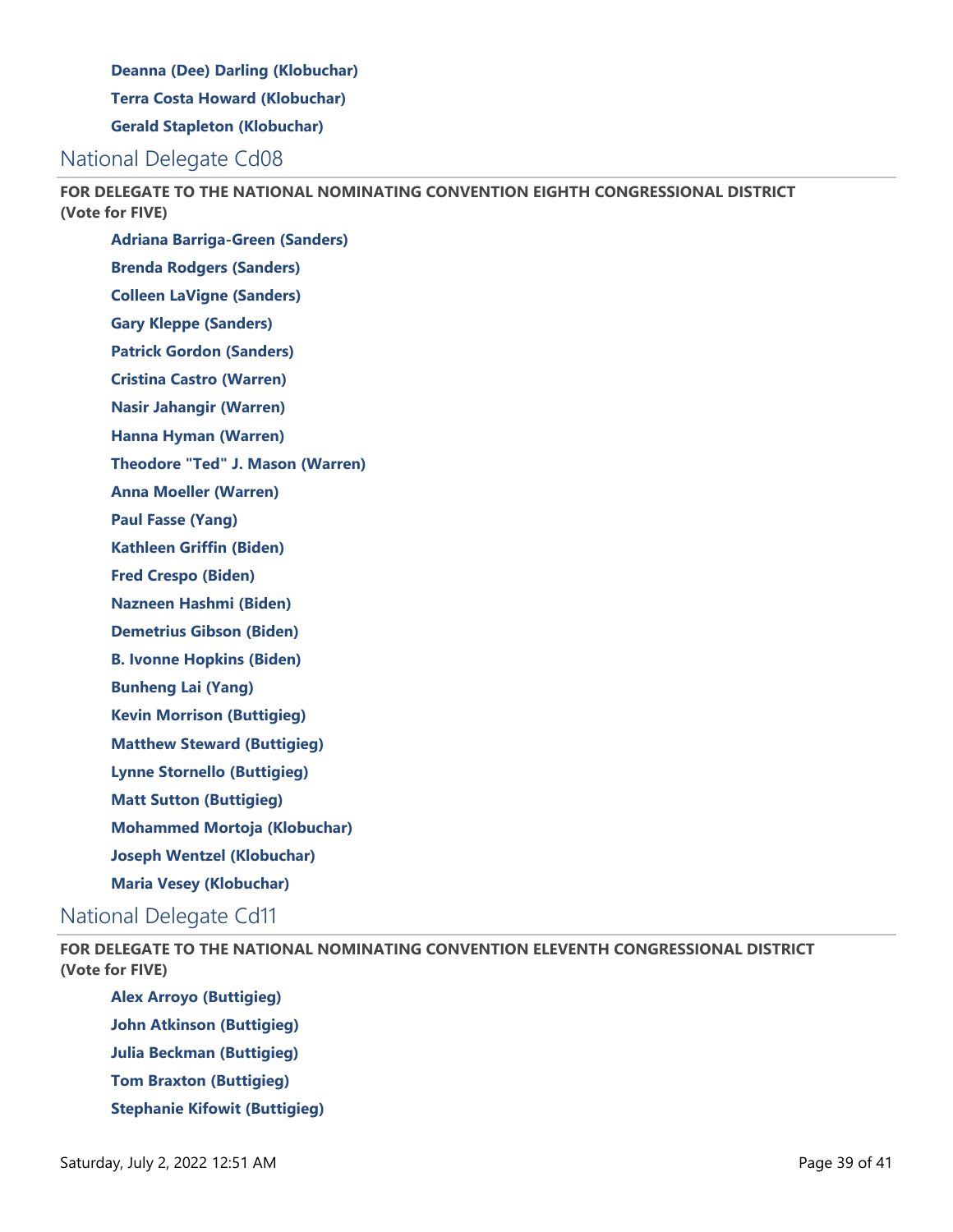**Ruthmony Hong Brininger (Yang) Donald Ishmael (Yang) Jing Yuan Ma (Yang) Michael De Asis (Yang) Krystal Garcia Centeno (Sanders) Maggie Wunderly (Sanders) Mary Anne Cummings (Sanders) Casildo "Casey" Cuevas (Sanders) Richard Rodriguez (Sanders) Diane Hewitt (Warren) Clint V. Brown (Warren) Brigette Fiday (Warren) David Gloria (Warren) Kily Malden Adams (Warren) Emmanuel S. Llamas (Biden) Georgina Poole (Biden) Ken Harris (Biden) Marjorie Logman (Biden) Lauren Staley Ferry (Biden) Jeffrey Crowell (Klobuchar) Carol Di Cola (Klobuchar) Louise M. Miller (Klobuchar) Nancy L. Staszak (Klobuchar)** National Delegate Cd14

**FOR DELEGATE TO THE NATIONAL NOMINATING CONVENTION FOURTEENTH CONGRESSIONAL DISTRICT (Vote for FIVE)**

**Harry Benton (Buttigieg)**

**Anthony Magliari (Buttigieg)**

**Lauren Wagner (Buttigieg)**

**Sandra Enriquez (Yang)**

**Randall Lawrence (Yang)**

**Mark Guethle (Biden)**

**Miriam Smith (Biden)**

**Marc Poulos (Biden)**

**Tracee Steele (Biden)**

**Jimmy Chau (Biden)**

**David Lowitzki (Warren)**

**Gwyn Ciesla (Warren)**